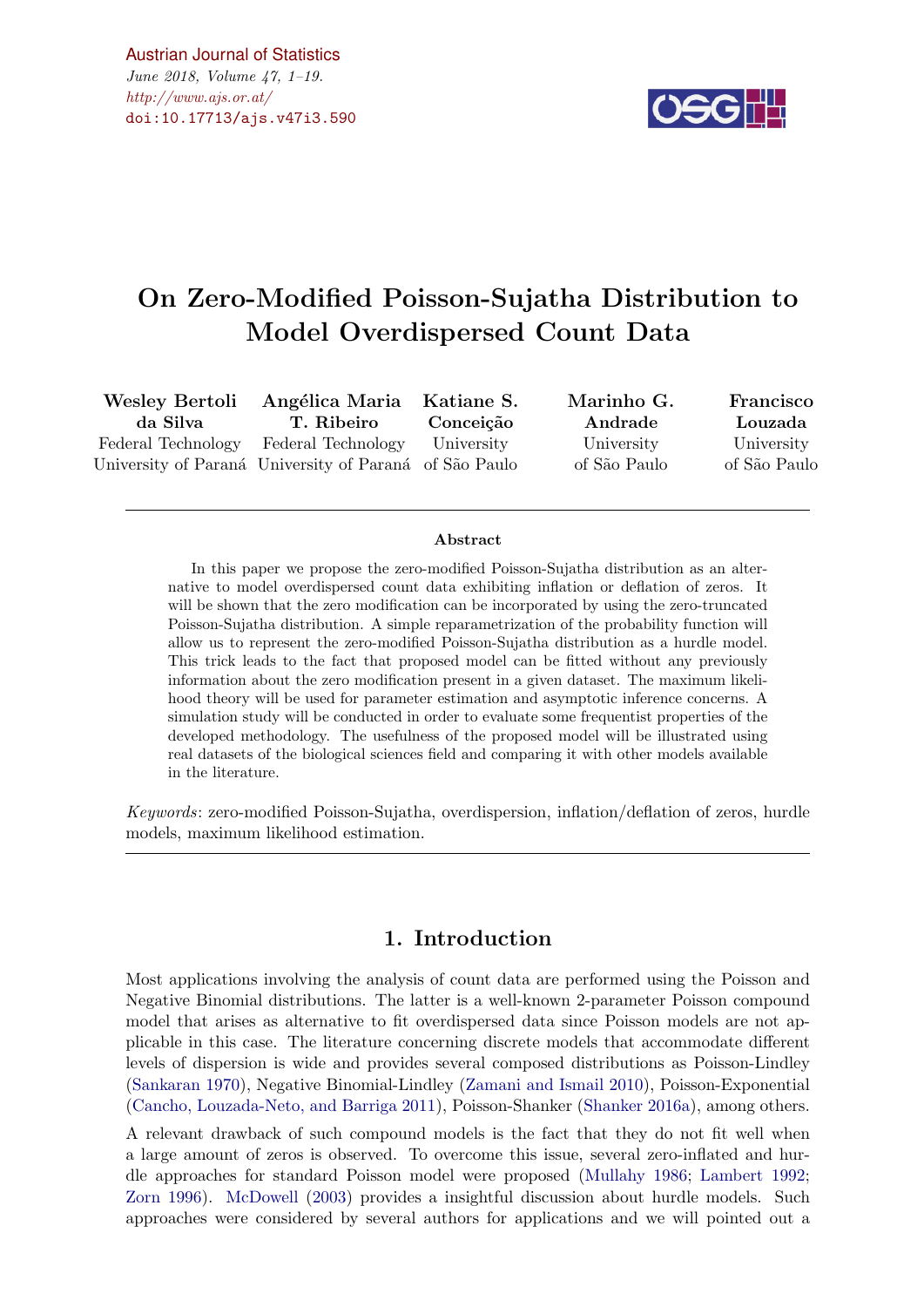few. [Bohara and Krieg](#page-16-1) [\(1996\)](#page-16-1) show that the modelling of migratory frequency data can be improved using zero-inflated Poisson models. [Gurmu and Trivedi](#page-16-2) [\(1996\)](#page-16-2) seek to deal with the excess of zeros on data from recreational trips. Ridout, Demétrio, and Hinde [\(1998\)](#page-17-7) use several zero-inflated Poisson regression models for Apple shoot propagation data. In the social sciences, [Bahn and Massenburg](#page-16-3) [\(2008\)](#page-16-3) consider the hurdle Poisson model for the number of homicides in Chicago (Illinois - USA). Further applications were considered for quantitative studies on HIV-risk reduction [\(Heilbron and Gibson](#page-16-4) [1990;](#page-16-4) [Hu, Pavlicova, and Nunes](#page-16-5) [2011\)](#page-16-5) and for DNA sequencing data [\(Beuf, Schrijver, Thas, Criekinge, Irizarry, and Clement](#page-16-6) [2012\)](#page-16-6). As zero-deflated data seldom arises in practice, there are very few literature addressing this case [\(Angers and Biswas](#page-16-7) [2003;](#page-16-7) Conceição, Andrade, and Louzada [2013\)](#page-16-8) even if this situation is often referred in papers dealing with zero-inflated models.

Recently, the Poisson-Sujatha distribution was obtained by compounding the Poisson with a Sujatha distribution. The latter was introduced by [Shanker](#page-17-8) [\(2016b\)](#page-17-8) for modelling real lifetime in biological and engineering contexts. The author has shown that this model is a three component mixture of an Exponential distribution with scale parameter  $\theta$ , a Gamma distribution having shape parameter 2 and scale parameter  $\theta$  and a Gamma distribution having shape parameter 3 and scale parameter  $\theta$  with mixing proportions given, respectively, by  $\theta^2 v^{-1}$ ,  $\theta v^{-1}$  and  $2v^{-1}$ , being  $v = \theta^2 + \theta + 2$ . A comprehensive discussion about the statistical properties of the Sujatha distribution such as moments, hazard function, stochastic orderings, parameter estimation, among others is also presented on the mentioned paper.

The Poisson-Sujatha distribution was introduced and extensively studied by [Shanker](#page-17-9) [\(2016c\)](#page-17-9) which have discussed its various mathematical properties. [Shanker and Fesshaye](#page-17-10) [\(2016a\)](#page-17-10) consider the Poisson-Sujatha distribution to model overdispersed counts provided by ecological and genetic experiments. [Shanker and Fesshaye](#page-17-11) [\(2016b\)](#page-17-11) obtained the size-biased version of the Poisson-Sujatha distribution, presenting its properties and discussing its applications. The zero-truncated Poisson-Sujatha distribution, which will be of particular interest in this paper, was presented by [Shanker and Fesshaye](#page-17-12) [\(2016c\)](#page-17-12). Further, a detailed report on zerotruncated Poisson, Poisson-Lindley and Poisson-Sujatha distributions is provided by [Shanker](#page-17-13) [and Fesshaye](#page-17-13) [\(2016d\)](#page-17-13).

Zero-modified models may arise when no information about the kind of zero modification in a given dataset is available. Dietz and Böhning [\(2000\)](#page-16-9) proposed the zero-modified Poisson regression model for zero inflated/deflated samples and Conceição et al. [\(2013\)](#page-16-8) consider a Bayesian approach for this model as an alternative to model Brazilian leptospirosis notification data. Once zero inflated/deflated models may also be useful to deal with data presenting overdispersion, this paper aims to introduce and present the usefulness of the zero modified version of the Poisson-Sujatha distribution, which is itself overdispersed. The proposed model is naturally more flexible than the original one since it takes into account inflation or deflation of zeros, being the first an issue often encountered when analysing count data. For our purpose, we consider a reparameterization of the zero-modified Poisson-Sujatha probability mass function, which will allow the likelihood function to be separable on the model parameters. The estimation procedure will be conducted under the frequentist point of view by the usual likelihood theory. A simulation study will be conducted in order to evaluate some frequentist properties of the maximum likelihood estimators. The usefulness of the proposed model will be illustrated by considering applications to real datasets from the biological sciences field. Standard model comparison will be also provided.

This paper is organized as follows. In Section [2,](#page-2-0) we briefly present the Poisson-Sujatha distribution, some of its mathematical properties and its zero-truncated version. In Section [3,](#page-3-0) we introduce the zero-modified Poisson-Sujatha distribution, demonstrating its flexibility to deal with zero inflated/deflated data. In Section [4,](#page-5-0) the zero-modified Poisson-Sujatha distribution is presented as a hurdle model. In Section [5,](#page-6-0) maximum likelihood estimation for the unknown parameters as well the asymptotic standard errors and confidence intervals are discussed. In Section [6,](#page-9-0) a simulation study is presented. In Section [7,](#page-12-0) the proposed model is considered for application to real datasets. Concluding remarks are addressed in Section [8.](#page-15-0)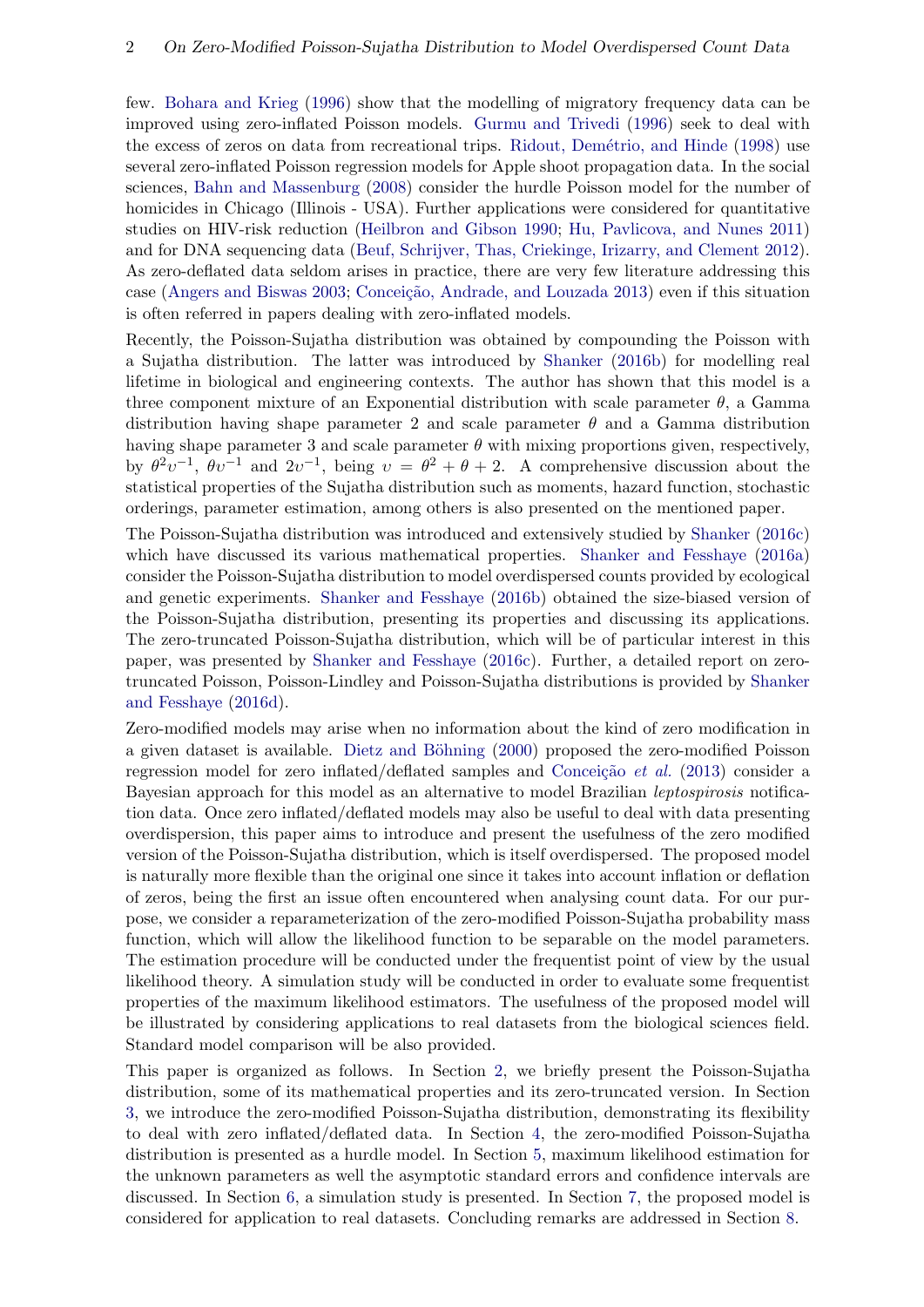#### 2. Poisson-Sujatha distribution

<span id="page-2-0"></span>A random variable  $\psi$  is said to have Sujatha (S) distribution if its probability density function (pdf) can be written as

$$
g(\psi; \theta) = \frac{\theta^3}{\theta^2 + \theta + 2} (\psi^2 + \psi + 1) e^{-\theta \psi}, \qquad \psi > 0,
$$

for  $\theta > 0$ .

The Poisson-Sujatha (PS) distribution is a probabilistic model that arises when the S distribution is chosen to describe the rate parameter  $(\psi)$  of the Poisson  $(P)$  distribution. In this case, a random variable X is said to have PS distribution if it follows the stochastic representation

$$
X|\psi \sim P(\psi)
$$
 and  $\psi \sim S(\theta)$ .

The unconditional distribution of the random variable X can be denoted by  $PS(\theta)$ . Let  $\mathcal{X}_z = \{z, z + 1, \ldots\}$  the set of the integers greater or equal to z. We completed the definition by stating that a random variable X, defined on  $\mathcal{X}_0$ , will have PS distribution if its probability mass function (pmf) can be written as

$$
f(x; \theta) = \frac{\theta^3}{\theta^2 + \theta + 2} \left[ \frac{x^2 + x(\theta + 4) + (\theta^2 + 3\theta + 4)}{(\theta + 1)^{x+3}} \right], \qquad x \in \mathcal{X}_0,
$$
 (1)

for  $\theta > 0$ . Using the gamma integral, the above result can be easily proved by integrating  $f(x|\psi) g(\psi;\theta)$  respect to  $\psi$  over  $\mathbb{R}_+$ , being  $f(x|\psi)$  the conditional pmf of a P variable. From the results provided by [Shanker](#page-17-9) [\(2016c\)](#page-17-9) we have that the  $r^{th}$  factorial moment about the origin of the PS distribution is given by

$$
\mu'_{r} = \frac{r! \left[ \theta^{2} + (r+1) \theta + (r+1) (r+2) \right]}{\theta^{r} (\theta^{2} + \theta + 2)},
$$
\n(2)

<span id="page-2-2"></span><span id="page-2-1"></span>which provides the moments about origin. Thus, the expected value and the variance are

$$
\mu = \mu_1' = \frac{\theta^2 + 2\theta + 6}{\theta(\theta^2 + \theta + 2)},
$$
\n(3)

<span id="page-2-3"></span>and

$$
\sigma^2 = \mu'_2 - (\mu'_1)^2 = \frac{\theta^5 + 4\theta^4 + 14\theta^3 + 28\theta^2 + 24\theta + 12}{\theta^2(\theta^2 + \theta + 2)^2}.
$$
\n(4)

It is easily to see that the variance term can be written as

$$
\sigma^2 = \mu \left[ 1 + \frac{\theta^4 + 4\theta^3 + 18\theta^2 + 12\theta + 12}{\theta(\theta^2 + \theta + 2)(\theta^2 + 2\theta + 6)} \right] = \mu \tau,
$$
\n(5)

being the ratio involving the parameter  $\theta$  always positive. This implies that the PS distribution is overdispersed, i.e. whichever  $\theta > 0$  we have that  $\sigma^2 > \mu$ . Further, the useful index of dispersion ( $\tau$ ) is clearly greater than 1, also implying overdispersion since  $\tau = \sigma^2 \mu^{-1}$ . On the other hand, we have that  $\tau \to 1$   $(\sigma^2 \to \mu)$  as  $\theta \to \infty$ , i.e. the PS distribution has the property of equidispersion for large values of  $\theta$ .

Again, using the relationship between the moments about mean and the moments about origin, some useful measures as the coefficient of variation  $(\beta)$ , the coefficient of skewness  $(\gamma)$ and the coefficient of kurtosis  $(\zeta)$  can be derived from equation [\(2\)](#page-2-1). The expressions of such measures are

$$
\beta = \frac{\sigma}{\mu} = \frac{\sqrt{\theta^5 + 4\theta^4 + 14\theta^3 + 28\theta^2 + 24\theta + 12}}{\theta^2 + 2\theta + 6},
$$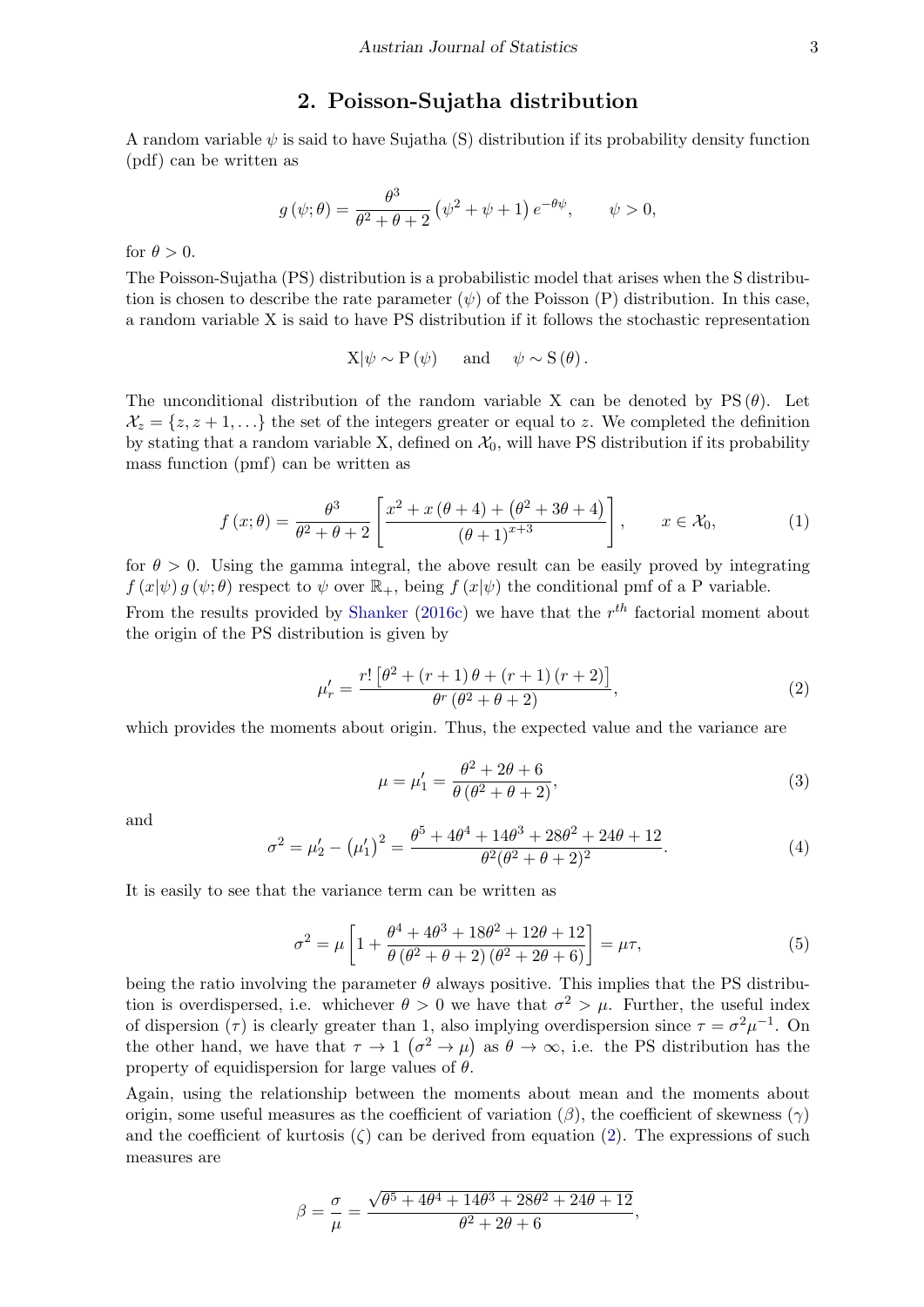$$
\gamma = \frac{\mu_3}{\mu_2^{3/2}} = \frac{\theta^8 + 7\theta^7 + 32\theta^6 + 110\theta^5 + 228\theta^4 + 300\theta^3 + 240\theta^2 + 144\theta + 48}{(\theta^5 + 4\theta^4 + 14\theta^3 + 28\theta^2 + 24\theta + 12)^{3/2}},
$$

and

$$
\zeta = \frac{\mu_4}{\mu_2^2} = \frac{\theta^{11} + 15\theta^{10} + 99\theta^9 + 488\theta^8 + 1682\theta^7 + 4016\theta^6}{(\theta^5 + 4\theta^4 + 14\theta^3 + 28\theta^2 + 24\theta + 12)^2} + \frac{7008\theta^5 + 9016\theta^4 + 8784\theta^3 + 6240\theta^2 + 2880\theta + 720}{(\theta^5 + 4\theta^4 + 14\theta^3 + 28\theta^2 + 24\theta + 12)^2}.
$$

<span id="page-3-2"></span>The definition of the zero-truncated Poisson-Sujatha (ZTPS) distribution will be quite useful for the purpose of this paper. A random variable X is said to have ZTPS if its pmf can be written as

$$
f_{\text{ZTPS}}\left(x;\theta\right) = \frac{\theta^3}{\theta^4 + 4\theta^3 + 10\theta^2 + 7\theta + 2} \left[ \frac{x^2 + x\left(\theta + 4\right) + \left(\theta^2 + 3\theta + 4\right)}{\left(\theta + 1\right)^x} \right], \ x \in \mathcal{X}_1,\tag{6}
$$

for  $\theta > 0$ . See [Shanker and Fesshaye](#page-17-12) [\(2016c\)](#page-17-12) for further details about the ZTPS distribution.

## 3. Zero-modified Poisson-Sujatha distribution

<span id="page-3-1"></span><span id="page-3-0"></span>Let X be a random variable defined on  $\mathcal{X}_0$ . Thus, X is said to have zero-modified Poisson-Sujatha (ZMPS) distribution if its pmf can be written as

$$
f_{\text{ZMPS}}\left(x;\theta,\pi\right) = \left(1-\pi\right)\delta_x + \pi f\left(x;\theta\right), \qquad x \in \mathcal{X}_0,\tag{7}
$$

for  $\theta > 0$  and the parameter  $\pi$  is subject to the condition (called  $\pi$ -condition) given by

$$
0 \leqslant \pi \leqslant \frac{1}{1 - f(0; \theta)},\tag{8}
$$

being  $f(x; \theta)$  the pmf of a PS random variable. Further,  $\delta_x$  is the indicator function, so that  $\delta_x = 1$  if  $x = 0$  and  $\delta_x = 0$  otherwise. Note that [\(7\)](#page-3-1) is not a mixture distribution typically fitted to zero-inflated data, since parameter  $\pi$  can assume values greater than 1. However, for all values of  $\pi$  between 0 and its upper boundary, the equation [\(7\)](#page-3-1) corresponds to a properly pmf since  $f_{\text{ZMPS}}(x;\theta,\pi)$  is positive for each x and sums to 1 on  $\mathcal{X}_0$ .

<span id="page-3-3"></span>The expected value and the variance of X are

$$
\mu_{\text{ZMPS}} = \pi \mu \quad \text{and} \quad \sigma_{\text{ZMPS}}^2 = \pi \left[ \sigma^2 + (1 - \pi) \mu^2 \right], \tag{9}
$$

where  $\mu$  and  $\sigma^2$  are given in equations [\(3\)](#page-2-2) and [\(4\)](#page-2-3). Under the ZMPS distribution, the index of dispersion and the coefficients of variation, skewness and kurtosis are given, respectively, by

$$
\tau_{\text{ZMPS}} = \frac{(\theta^5 + 5\theta^4 + 18\theta^3 + 44\theta^2 + 48\theta + 48) - \pi (\theta^4 + 4\theta^3 + 16\theta^2 + 24\theta + 36)}{\theta (\theta^2 + \theta + 2) (\theta^2 + 2\theta + 6)},
$$

$$
\beta_{\text{ZMPS}} = \frac{\sqrt{\pi (\theta^5 + 5\theta^4 + 18\theta^3 + 44\theta^2 + 48\theta + 48) - \pi^2 (\theta^4 + 4\theta^3 + 16\theta^2 + 24\theta + 36)}}{\pi (\theta^2 + 2\theta + 6)},
$$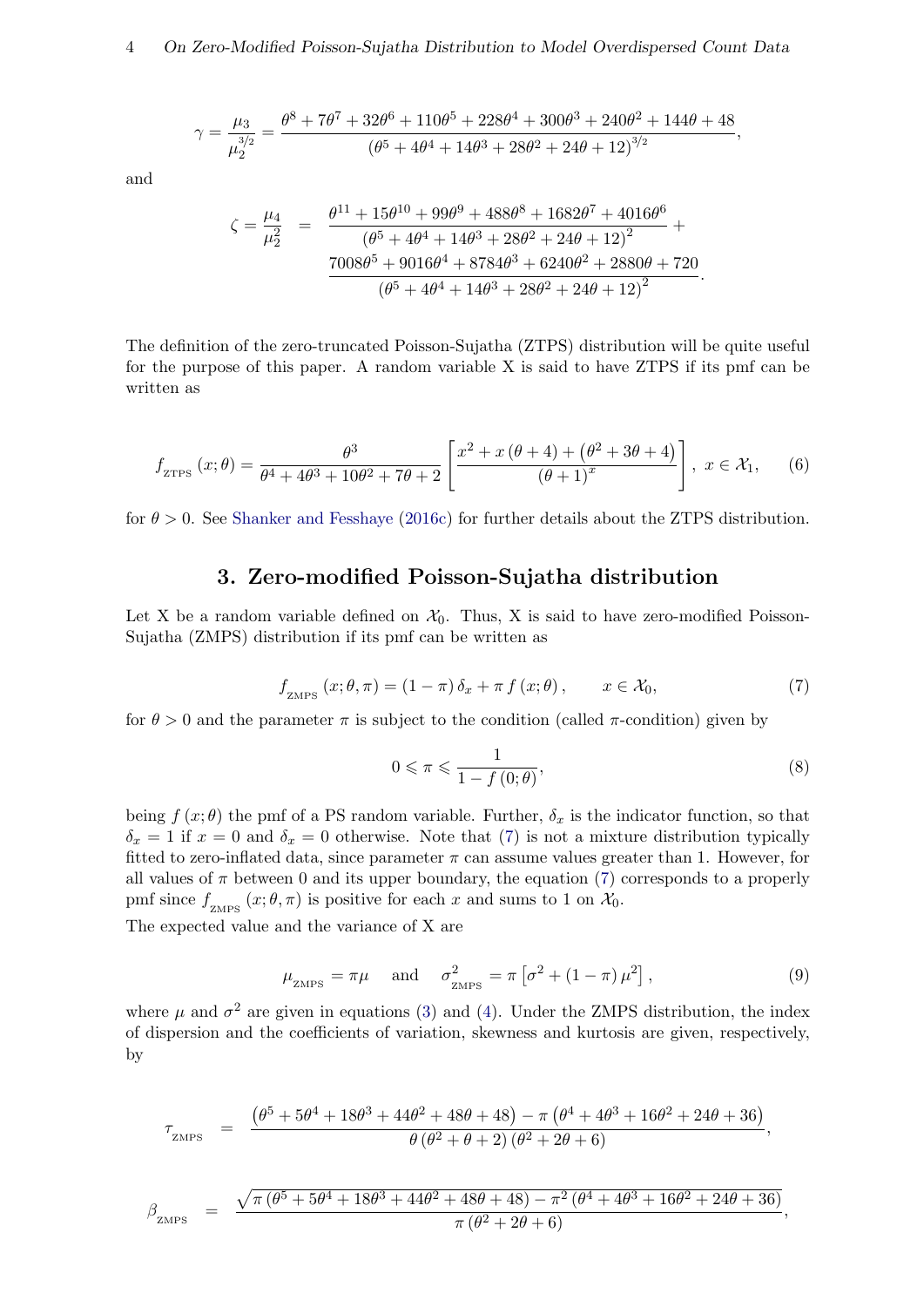$$
\gamma_{\text{ZMPS}} = \left[ \frac{\theta^4 + 8\theta^3 + 30\theta^2 + 96\theta + 120}{\theta^2 + 2\theta + 6} - \frac{3\pi(\theta^3 + 4\theta^2 + 12\theta + 24)}{\theta^2 + \theta + 2} + \frac{2\pi^2(\theta^2 + 2\theta + 6)^2}{(\theta^2 + \theta + 2)^2} \right] \frac{\pi(\theta^2 + 2\theta + 6)}{\theta^3(\theta^2 + \theta + 2)h^{3/2}}.
$$

and

$$
\zeta_{\text{ZMPS}} = \left[ \frac{\theta^5 + 16\theta^4 + 84\theta^3 + 336\theta^2 + 840\theta + 720}{\theta^2 + 2\theta + 6} - \frac{4\pi(\theta^4 + 8\theta^3 + 30\theta^2 + 96\theta + 120)}{\theta^2 + \theta + 2} + \frac{6\pi^2(\theta^3 + 4\theta^2 + 12\theta + 24)(\theta^2 + 2\theta + 6)}{(\theta^2 + \theta + 2)^2} - \frac{3\pi^3(\theta^2 + 2\theta + 6)^3}{(\theta^2 + \theta + 2)^3} \right] \frac{\pi(\theta^2 + 2\theta + 6)}{\theta^4(\theta^2 + \theta + 2)h^2}.
$$

where

$$
h = \frac{\pi (\theta^2 + 2\theta + 6)}{\theta^2 (\theta^2 + \theta + 2)} \left[ \frac{\theta^3 + 4\theta^2 + 12\theta + 24}{(\theta^2 + 2\theta + 6)} - \frac{\pi (\theta^2 + 2\theta + 6)}{(\theta^2 + \theta + 2)} \right].
$$

The ZMPS distribution may be considered an interesting alternative to the usual zero-modified Poisson (ZMP) model since the basis distribution of the former can accommodate several levels of overdisperson, issue that the P distribution generally fails in deal with. Table [1](#page-4-0) summarizes the nature and the behaviour of the presented measures, using selected values for the parameters  $\theta$  and  $\pi$ .

<span id="page-4-0"></span>

| $\theta$ | $\pi$ | <b>Measures</b>                  |                    |        |                    |                        |                          |  |  |
|----------|-------|----------------------------------|--------------------|--------|--------------------|------------------------|--------------------------|--|--|
|          |       | $\boldsymbol{\mu}_{\text{ZMPS}}$ | $\sigma^2$<br>ZMPS | ZMPS   | $\beta_{\rm zMPS}$ | $\gamma_{_{\rm ZMPS}}$ | $\mathcal{P}_{\rm ZMPS}$ |  |  |
| 1.0      | 0.5   | 1.1250                           | 3.8594             | 3.4306 | 1.7462             | 2.2984                 | 9.4194                   |  |  |
|          | 1.2   | 2.7000                           | 5.0100             | 1.8556 | 0.8290             | 1.4478                 | 6.0346                   |  |  |
| 3.0      | 0.5   | 0.2500                           | 0.4256             | 1.7024 | 2.6095             | 3.4391                 | 18.3409                  |  |  |
|          | 1.2   | 0.6000                           | 0.8114             | 1.3523 | 1.5013             | 1.9409                 | 8.1560                   |  |  |
| 5.0      | 0.5   | 0.1281                           | 0.1767             | 1.3794 | 3.2809             | 4.0635                 | 24.0585                  |  |  |
|          | 1.2   | 0.3075                           | 0.3689             | 1.1997 | 1.9753             | 2.3341                 | 9.9550                   |  |  |
| 7.0      | 0.5   | 0.0850                           | 0.1066             | 1.2541 | 3.8424             | 4.5498                 | 28.6871                  |  |  |
|          | 1.2   | 0.2039                           | 0.2316             | 1.1359 | 2.3597             | 2.6613                 | 11.5852                  |  |  |
| 9.0      | 0.5   | 0.0634                           | 0.0755             | 1.1909 | 4.3332             | 4.9771                 | 32.9873                  |  |  |
|          | 1.2   | 0.1522                           | 0.1677             | 1.1018 | 2.6908             | 2.9534                 | 13.2027                  |  |  |

Table 1: Theoretical descriptive measures for different values of  $\theta$  and  $\pi$ .

It is clear that the coefficient of variation, the coefficient of skewness, and the coefficient of kurtosis are increasing as  $\theta$  increases and  $\pi$  decreases. The higher values for the index of dispersion are obtained for small values of  $\theta$  and  $\pi$ . On the other hand, combining small values of  $\theta$  with higher as possible values of  $\pi$  will provide bigger values for the expected value and for the variance.

Theorem 1. The following statements holds.

- i) If  $\pi = 0$  then  $f_{Z\ MPS}(0;\theta,\pi) = 1$  and therefore, equation [\(7\)](#page-3-1) relates to a degenerate distribution with all mass at zero;
- ii) If  $\pi = 1$  then  $f_{ZMPS}(0;\theta,\pi) = f(0;\theta)$ . Hence [\(7\)](#page-3-1) is the usual PS distribution;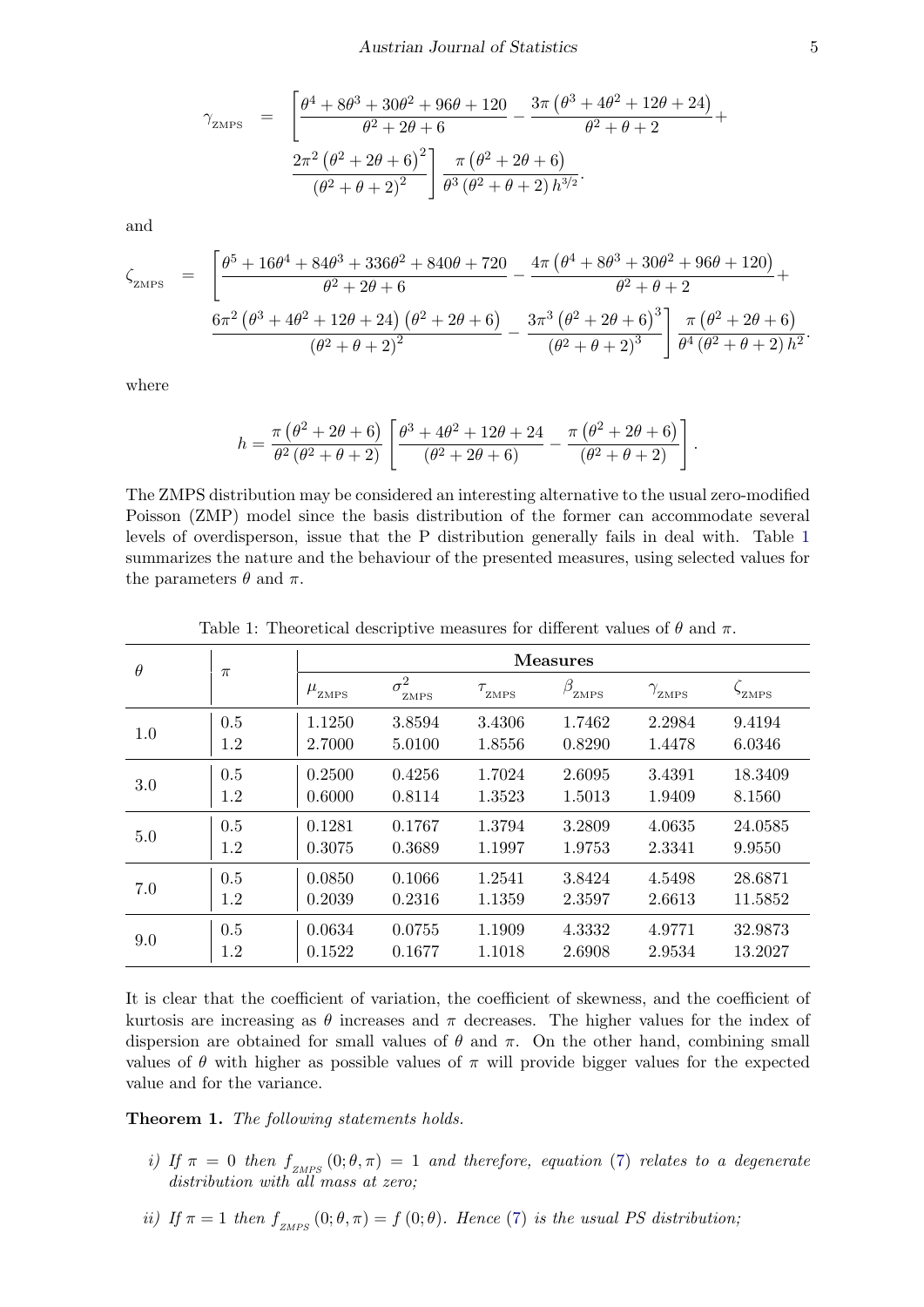- iii) If  $\pi = [1 f(0; \theta)]^{-1}$  then  $f_{ZMPS}(0; \theta, \pi) = 0$ ;
- iv) If  $0 < \pi < 1$  then  $f_{\text{ZMPS}}(0;\theta,\pi) > f(0;\theta)$  and therefore, the ZMPS distribution has a proportion of zeros greater than the usual PS distribution;
- v) If  $1 < \pi < [1 f(0; \theta)]^{-1}$  then  $f_{ZMPS}(0; \theta, \pi) < f(0; \theta)$  and therefore, the ZMPS distribution has a proportion of zeros smaller than the usual PS distribution.

Proof. Define the proportion of additional or missing zeros by

<span id="page-5-1"></span>
$$
f_{\text{ZMPS}}(0; \theta, \pi) - f(0; \theta) = (1 - \pi) + \pi f(0; \theta) - f(0; \theta)
$$
  
= 
$$
(1 - \pi) [1 - f(0; \theta)].
$$
 (10)

Follows from the previous expression that (i) and (ii) are obvious. As for (iii),

$$
f_{\text{ZMPS}}(0; \theta, \pi) - f(0; \theta) = \left\{1 - [1 - f(0; \theta)]^{-1}\right\} [1 - f(0; \theta)]
$$
  
= f(0; \theta),

hence  $f_{ZMPS}(0;\theta,\pi) = 0$ . Statement (iv) follows from the fact that if  $0 < \pi < 1$  then  $0 <$  $(1 - \pi) [1 - f(0; \theta)] < 1$  since f is a probability measure. Therefore  $f_{ZMPS}(0; \theta, \pi) > f(0; \theta)$ . For the latter, whichever  $\pi > 1$ ,  $(1 - \pi) < 0$  and the result follows by the same argument for (iv). Hence,  $f_{ZMPS} (0; \theta, \pi) < f (0; \theta)$ , which completes the proof. П

The inflation and deflation of zeros are characterized, respectively, by statements (iv) and (v) of the previous Theorem. We observe from [\(10\)](#page-5-1) that the main role of the parameter  $\pi$  is to control the frequency of zeros. In such a way, very different values of  $\pi$  lead to completely different ZMPS distributions. For instance, fixing  $\theta = 1.5$ , if  $\pi = 0.05$  then  $P(X = 0) \approx 0.97$ and if  $\pi = 0.95$  then  $P(X = 0) \approx 0.43$ .



Figure 1: Behaviour of the ZMPS distribution for different values of  $\theta$  and  $\pi$ .

Figure [1](#page-5-2) depicts the pmf of the ZMPS distribution for  $\theta = 1.0$  (implying  $0 \le \pi \le 1.33$ ), for  $\theta = 5.0$  (implying  $0 \le \pi \le 4.90$ ) and for  $\theta = 10.0$  (implying  $0 \le \pi \le 9.90$ ).

#### <span id="page-5-2"></span>4. Hurdle version of the ZMPS distribution

<span id="page-5-0"></span>The class of hurdle models was introduced by [Mullahy](#page-17-3) [\(1986\)](#page-17-3). The relevant feature of such models is that the zero outcomes are treated separately from the positive ones. In the formulation, a binary probability model determines whether a zero or a non-zero outcome occurs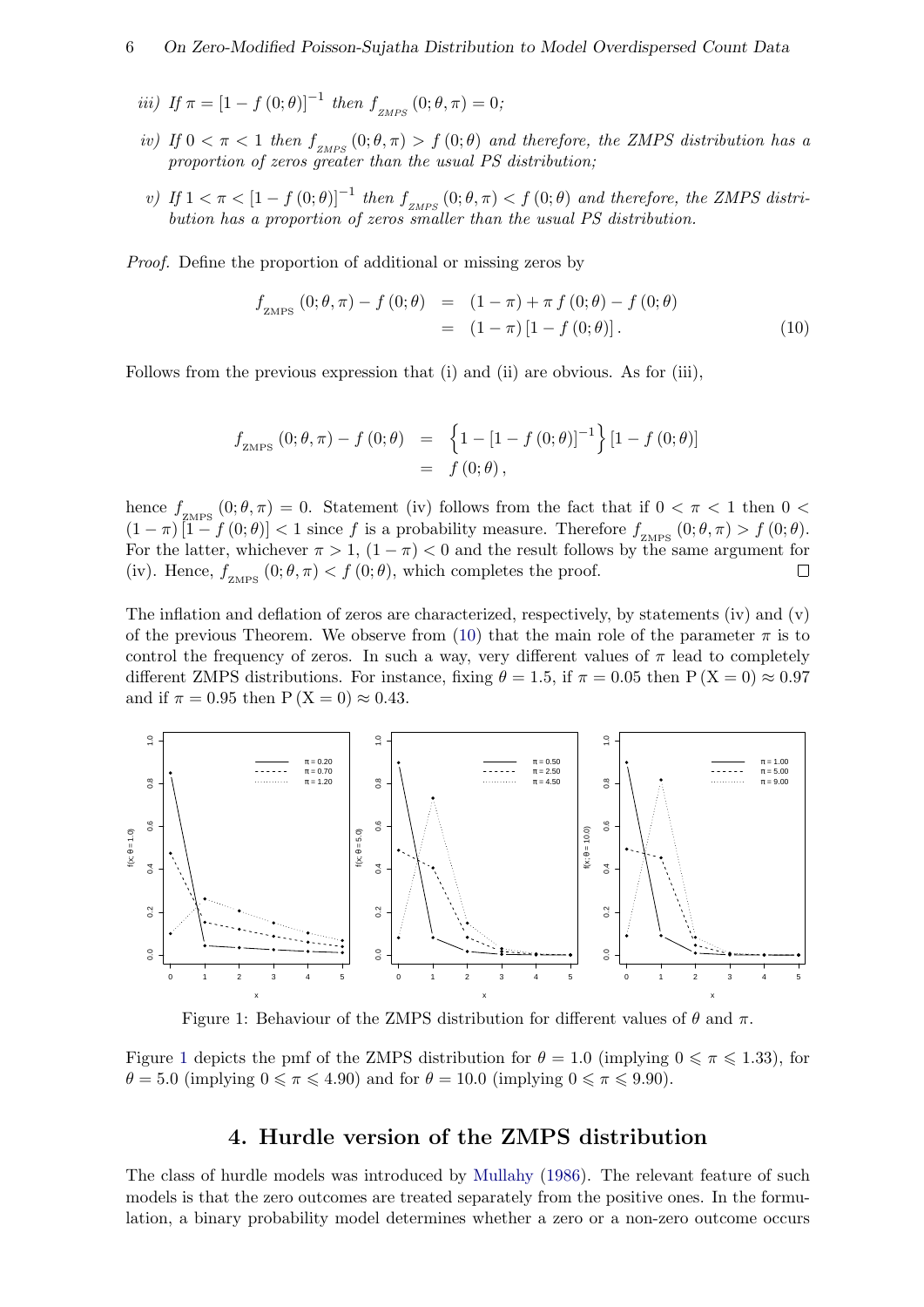and hence, an appropriated truncated discrete distribution is chosen to describe the positive outcomes [\(Saffar, Adnan, and Greene](#page-17-14) [2012\)](#page-17-14).

Let us define the hurdle version of the ZMPS distribution. Firstly, the equation [\(7\)](#page-3-1) can be expressed as

<span id="page-6-1"></span>
$$
f_{\text{ZMPS}}\left(x;\theta,\pi\right) = \left\{1 - \pi\left[1 - f\left(0;\theta\right)\right]\right\}\delta_x + \pi\left(1 - \delta_x\right)f\left(x;\theta\right), \qquad x \in \mathcal{X}_0,\tag{11}
$$

<span id="page-6-2"></span>Now, setting  $\omega = \pi [1 - f(0; \theta)]$ , expression [\(11\)](#page-6-1) becomes

$$
f_{\text{ZMPS}}\left(x;\theta,\omega\right) = (1-\omega)\delta_x + \omega f_{\text{ZTPS}}\left(x;\theta\right), \qquad x \in \mathcal{X}_0,\tag{12}
$$

being  $f_{\text{ZTPS}}(x;\theta)$  the ZTPS distribution given by [\(6\)](#page-3-2). Since  $0 \leqslant p \leqslant [1-f(0;\mu)]^{-1}$  then  $0 \leqslant p\left[1 - f(0;\mu)\right] \leqslant 1.$  Hence  $0 \leqslant \omega \leqslant 1.$ 

The pmf [\(12\)](#page-6-2) can be seen as a hurdle version of the ZMPS distribution, where the probability of  $X = 0$  is  $(1 - \omega)$  and the probability of  $X > 0$ , is  $\omega f_{ZIPS}(x; \theta)$ . Moreover, from equation [\(9\)](#page-3-3) we have that the expected value and the variance of the ZMPS distribution, expressed in its hurdle version, depends on the probability of  $X = 0$  under the PS distribution.

The ZMPS distribution expressed in a hurdle version contains the ZTPS distribution as one of its components, which differs from the traditional mixture representation of zero-inflated distributions. Indeed, this representation of the ZMPS distribution can be interpreted as a superposition of two processes, i.e. one that produces positive observations from a ZTPS distribution and another that produces only zero valued observations with probability  $(1-\omega)$ .

The hurdle version of the ZMPS distribution can be used to derive the maximum likelihood estimators (MLEs) for the parameters  $\theta$  and  $\omega$ . Furthermore, such approach allow us to use only the positive observations in a given dataset to estimate the parameter  $\theta$  assuming that these observations comes from a ZTPS distribution, while the parameter  $\omega$  can be estimated as the proportion of zeros in the sample. Hence, parameter  $\pi$  can be estimated subsequently using the equation

$$
\pi = \frac{\omega}{1 - f(0; \theta)}.\tag{13}
$$

It is noteworthy that make inferences about the parameter  $\pi$  is essential to identify the kind of zero modification (inflation or deflation) is present in the analysed dataset.

#### 5. Maximum likelihood estimation

<span id="page-6-0"></span>Let  $X = (X_1, \ldots, X_n)$  a random sample of size n from the ZMPS distribution and  $x = (x_1, \ldots, x_n)$  its observed values. Thus, the likelihood function for the parameters  $\theta$ and  $\omega$  is given by

$$
L_n(\theta, \omega; \mathbf{x}) = \prod_{j=1}^n (1 - \omega)^{\delta_{x_j}} \left[ \omega f_{\text{ZTPS}} \left( x_j; \theta \right) \right]^{1 - \delta_{x_j}}.
$$
 (14)

One can note that the likelihood values of hurdle models are computed separately for each pmf. The MLEs of  $\theta$  and  $\omega$  can be obtained by direct maximization of the log-likelihood function

<span id="page-6-3"></span>
$$
\ell_n(\theta,\omega;\boldsymbol{x}) = \sum_{j=1}^n (1-\delta_{x_j}) \left\{ \log \left[ f_{\text{ZTPS}}(x_j;\theta) \right] + \log (\omega) \right\} + \sum_{j=1}^n \delta_{x_j} \log (1-\omega)
$$

$$
= \sum_{j=1}^n (1-\delta_{x_j}) \times
$$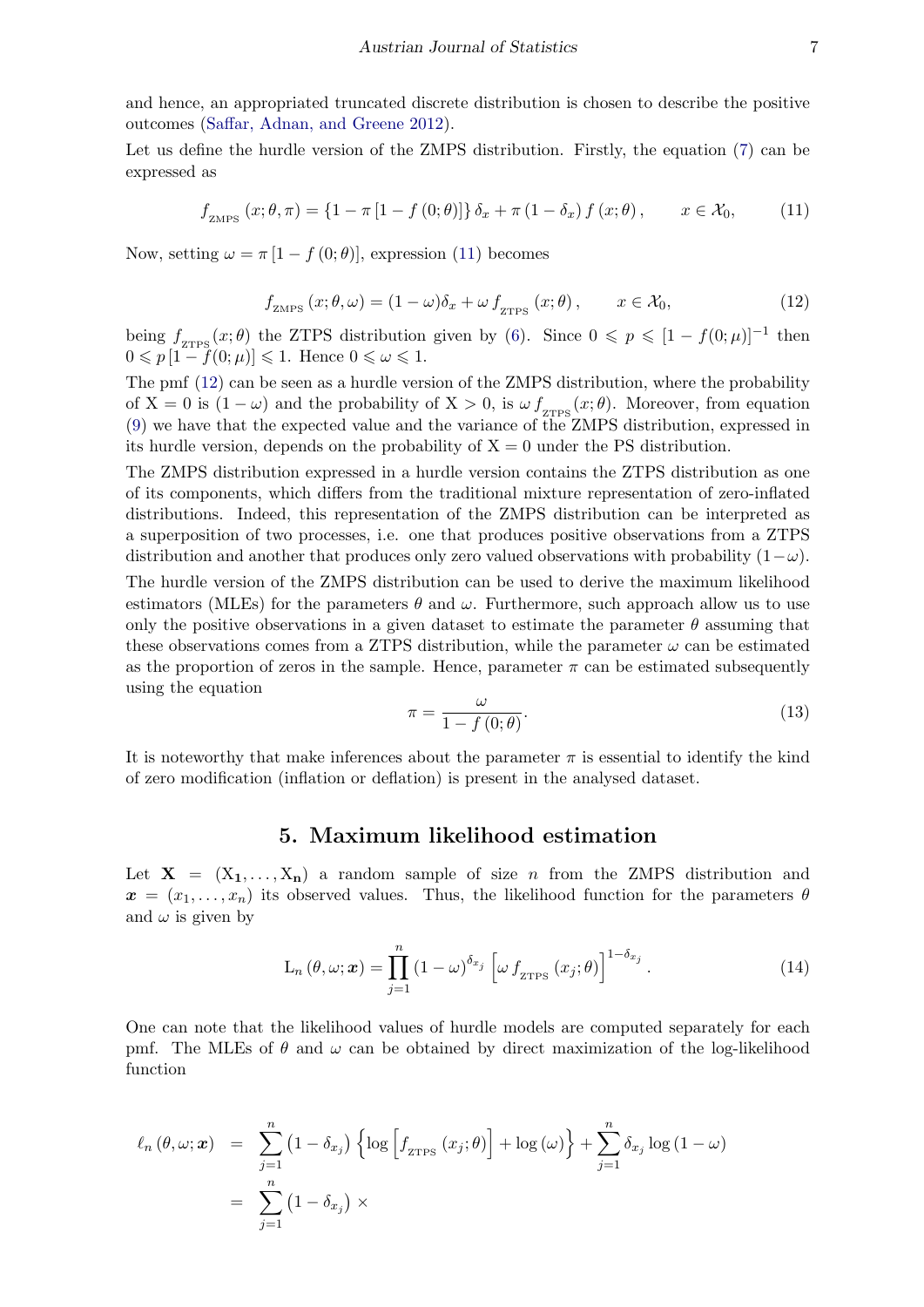$$
\log \left[ \frac{\theta^3}{\theta^4 + 4\theta^3 + 10\theta^2 + 7\theta + 2} \left( \frac{x_j^2 + x_j(\theta + 4) + (\theta^2 + 3\theta + 4)}{(\theta + 1)^{x_j}} \right) \right] +
$$
  
\n
$$
\sum_{j=1}^n \left[ \log (\omega) - \delta_{x_j} \log \left( \frac{\omega}{1 - \omega} \right) \right]
$$
  
\n
$$
= \sum_{j=1}^m \log \left[ \frac{\theta^3}{\theta^4 + 4\theta^3 + 10\theta^2 + 7\theta + 2} \left( \frac{x_j^2 + x_j(\theta + 4) + (\theta^2 + 3\theta + 4)}{(\theta + 1)^{x_j}} \right) \right] +
$$
  
\n
$$
\sum_{j=1}^n \log (\omega) - \sum_{j=1}^q \log \left( \frac{\omega}{1 - \omega} \right)
$$
  
\n
$$
= 3m \log (\theta) - m \log (\theta^4 + 4\theta^3 + 10\theta^2 + 7\theta + 2) - m\overline{x}_m \log (\theta + 1) +
$$
  
\n
$$
n \log (\omega) - q \log \left( \frac{\omega}{1 - \omega} \right) + \sum_{j=1}^m \log \left[ x_j^2 + x_j(\theta + 4) + (\theta^2 + 3\theta + 4) \right], \quad (15)
$$

where  $m$  denotes the number of positive outcomes and  $q$  the number of zero ones. Indeed  $m + q = n$ . Moreover,  $\overline{x}_m$  is the sample mean obtained from the set of positive values.

From [\(15\)](#page-6-3) it is straightforward to see that the parameters  $\theta$  and  $\omega$  are orthogonal and that all terms in the log-likelihood function depending on  $\theta$  take into account only the positive values of the sample vector x. Denoting by  $x^{(m)}$  the vector of positive values from x, the log-likelihood function for  $\theta$  based on the assumption that  $x_i^{(m)}$  $j^{(m)}$ ,  $j = 1, \ldots, m$ , are generated from a ZTPS distribution is given by

$$
\ell_n\left(\theta,\omega;\mathbf{x}^{(m)}\right) = 3m\log\left(\theta\right) - m\log\left(\theta^4 + 4\theta^3 + 10\theta^2 + 7\theta + 2\right) - m\overline{x}_m\log\left(\theta + 1\right) + \sum_{j=1}^m \log\left[x_j^2 + x_j\left(\theta + 4\right) + \left(\theta^2 + 3\theta + 4\right)\right].\tag{16}
$$

Indeed  $\ell_n (\theta, \omega; \boldsymbol{x}^{(m)}) = \ell_m (\theta; \boldsymbol{x})$ , since each  $x_j$  present in the log-likelihood of  $\theta$  are generated by a zero-truncated distribution. Therefore, evaluate  $\theta$  under ZMPS distribution is equivalent to assuming that the positive values of  $x$  comes entirely from a ZTPS distribution. On the other hand, denoting by  $x^{(q)}$  the vector of zero outcomes from x, the log-likelihood function for  $\omega$  is given by

$$
\ell_n\left(\theta,\omega;\boldsymbol{x}^{(q)}\right) = \ell_n\left(\omega;\boldsymbol{x}\right) = n\log\left(\omega\right) - q\log\left(\frac{\omega}{1-\omega}\right). \tag{17}
$$

<span id="page-7-2"></span>Now, the corresponding score vector is given by

$$
U \equiv U(\theta, \omega; \mathbf{x}) = [u_{\theta}, u_{\omega}]^{\mathsf{T}}, \qquad (18)
$$

where

<span id="page-7-1"></span>
$$
u_{\theta} = \frac{\partial \ell_m(\theta; \mathbf{x})}{\partial \theta} = \frac{3m}{\theta} - m \left[ \frac{4\theta^3 + 12\theta^2 + 20\theta + 7}{\theta^4 + 4\theta^3 + 10\theta^2 + 7\theta + 2} \right] - \frac{m\overline{x}_m}{\theta + 1} +
$$
  

$$
= \sum_{j=1}^m \frac{x_j + 2\theta + 3}{x_j^2 + x_j(\theta + 4) + (\theta^2 + 3\theta + 4)},
$$
(19)

<span id="page-7-0"></span>and

$$
u_{\omega} = \frac{\partial \ell_n(\omega; \mathbf{x})}{\partial \omega} = \frac{(n-q)}{\omega} - \frac{q}{(1-\omega)}.
$$
 (20)

The observed information, i.e. the Hessian matrix is given by

$$
K \equiv K(\theta, \omega; \boldsymbol{x}) = -\left[\begin{array}{cc} k_{\theta\theta} & k_{\theta\omega} \\ k_{\omega\theta} & k_{\omega\omega} \end{array}\right],
$$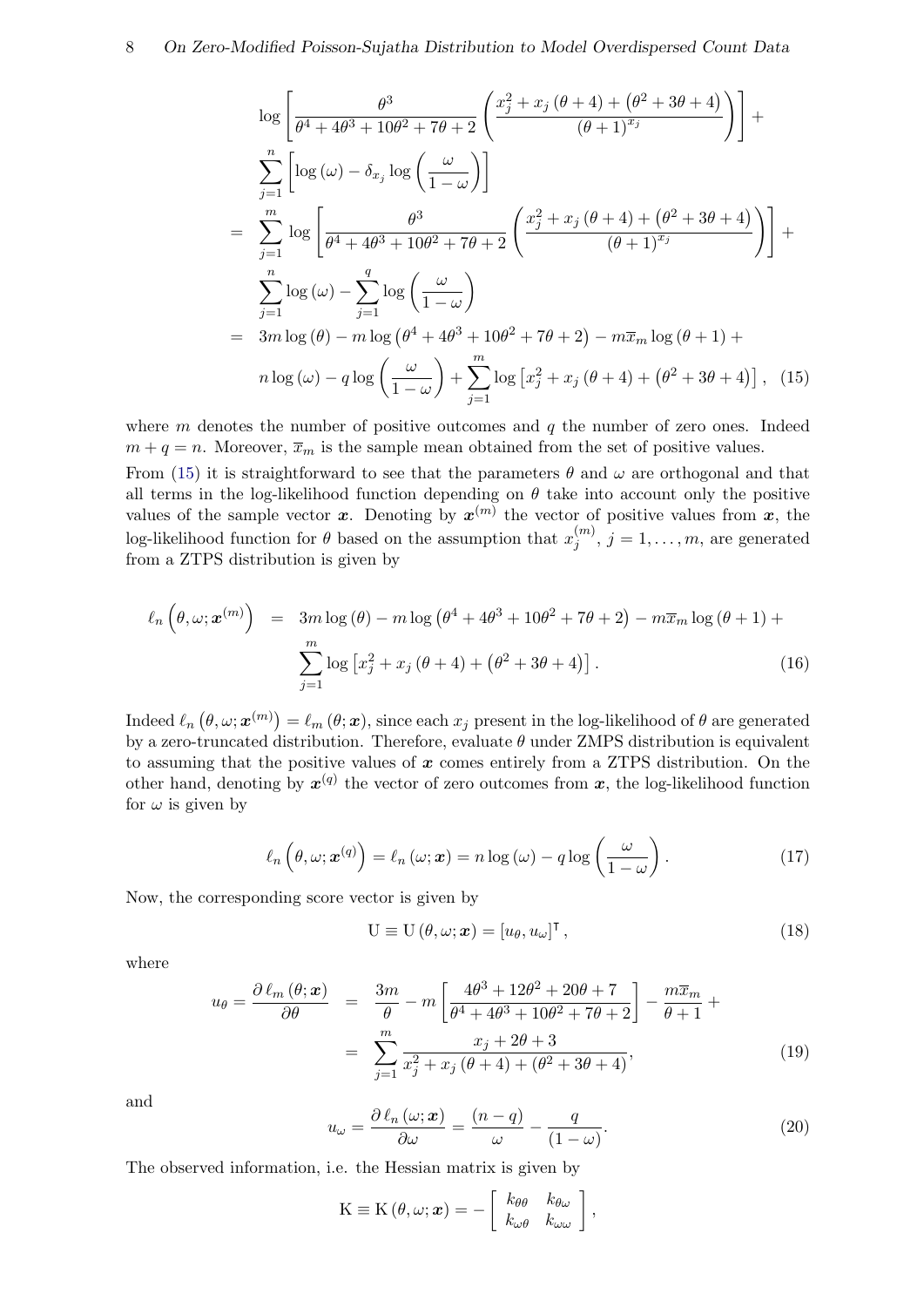where

$$
k_{\theta\theta} = \frac{\partial^2 \ell_m(\theta; \mathbf{x})}{\partial \theta^2} = -\frac{3m}{\theta^2} + m \left[ \frac{4\theta^6 + 24\theta^5 + 68\theta^4 + 132\theta^3 + 176\theta^2 + 92\theta + 9}{(\theta^4 + 4\theta^3 + 10\theta^2 + 7\theta + 2)^2} \right] + \frac{m\overline{x}_m}{(\theta + 1)^2} + \sum_{j=1}^m \frac{x_j^2 - 2x_j\theta + 2x_j - 2\theta^2 - 6\theta - 1}{\left[x_j^2 + x_j(\theta + 4) + (\theta^2 + 3\theta + 4)\right]^2},
$$
(21)

<span id="page-8-0"></span>and

$$
k_{\omega\omega} = \frac{\partial^2 \ell_n(\omega; \mathbf{x})}{\partial \omega^2} = -\frac{(n-q)}{\omega^2} - \frac{q}{(1-\omega)^2}.
$$
 (22)

By orthogonality of  $\theta$  and  $\omega$ , the crossed partial derivatives are null, then  $k_{\theta\omega} = k_{\omega\theta} = 0$ . Hence the set up of the information matrix is complete. As usual, the curvature of the log-likelihood function can be evaluated locally at  $\hat{\theta}$  and  $\hat{\omega}$ .

**Proposition 1.** Let  $\widehat{\omega}$  the MLE of parameter  $\omega$ . The following statements holds.

- i)  $\widehat{\omega} = mn^{-1};$
- ii)  $\widehat{\omega}$  is an unbiased estimator for  $\omega$ ;
- iii) The lower bound for the variance of  $\hat{\omega}$  is that for binary probability models.

*Proof.* Item (i) is straightforward. Take  $n - q = m$  and isolate  $\omega$  in the equation  $u_{\omega} = 0$ . Now,

$$
E_{x} (\hat{\omega}) = E_{x} \left( \frac{m}{n} \right)
$$
  
=  $\frac{1}{n} E_{x} \left\{ \sum_{j=1}^{n} (1 - \delta_{x_{j}}) \right\}$   
=  $\frac{1}{n} \left\{ n - \sum_{j=1}^{n} E_{x} (\delta_{x_{j}}) \right\}$   
=  $\frac{1}{n} \left\{ n - \sum_{j=1}^{n} f_{z_{\text{MPS}}} (0; \theta, \omega) \right\}$   
=  $\frac{1}{n} \left\{ n - n (1 - \omega) \right\} = \omega,$ 

and (ii) holds. For (iii), firstly note that the set  $\{x: f_{\text{ZMPS}}(0;\theta,\omega) > 0\}$  does not depend on  $\theta$ nor  $\omega$ . Moreover, it is clear from [\(20\)](#page-7-0) that for all  $x \ge 0$ ,  $u_{\omega}$  exists and is finite whenever  $\omega \ne 0$ . For the moment, such conditions are sufficient and allow us to make use of the Cramér-Rao bound for the variance of an unbiased MLE, which is the case of  $\hat{\omega}$ . Then,

$$
\text{Var}\left(\widehat{\omega}\right) \geqslant J^{-1}\left(\omega\right),\,
$$

where  $J = -E_X(K)$  is the expected information, i.e. the Fisher information matrix. From [\(22\)](#page-8-0) we have that

$$
-E_{x} (k_{\omega\omega}) = E_{x} \left\{ \frac{m}{\omega^{2}} + \frac{(n-m)}{(1-\omega)^{2}} \right\}
$$
  
\n
$$
= \frac{1}{\omega^{2}} E_{x} (m) + \frac{n}{(1-\omega)^{2}} - \frac{1}{(1-\omega)^{2}} E_{x} (m)
$$
  
\n
$$
= \frac{n}{\omega} + \frac{n}{(1-\omega)^{2}} - \frac{n\omega}{(1-\omega)^{2}}
$$
  
\n
$$
= n \left\{ \frac{1}{\omega} + \frac{1}{(1-\omega)} \right\}
$$
  
\n
$$
= \frac{n}{\omega (1-\omega)},
$$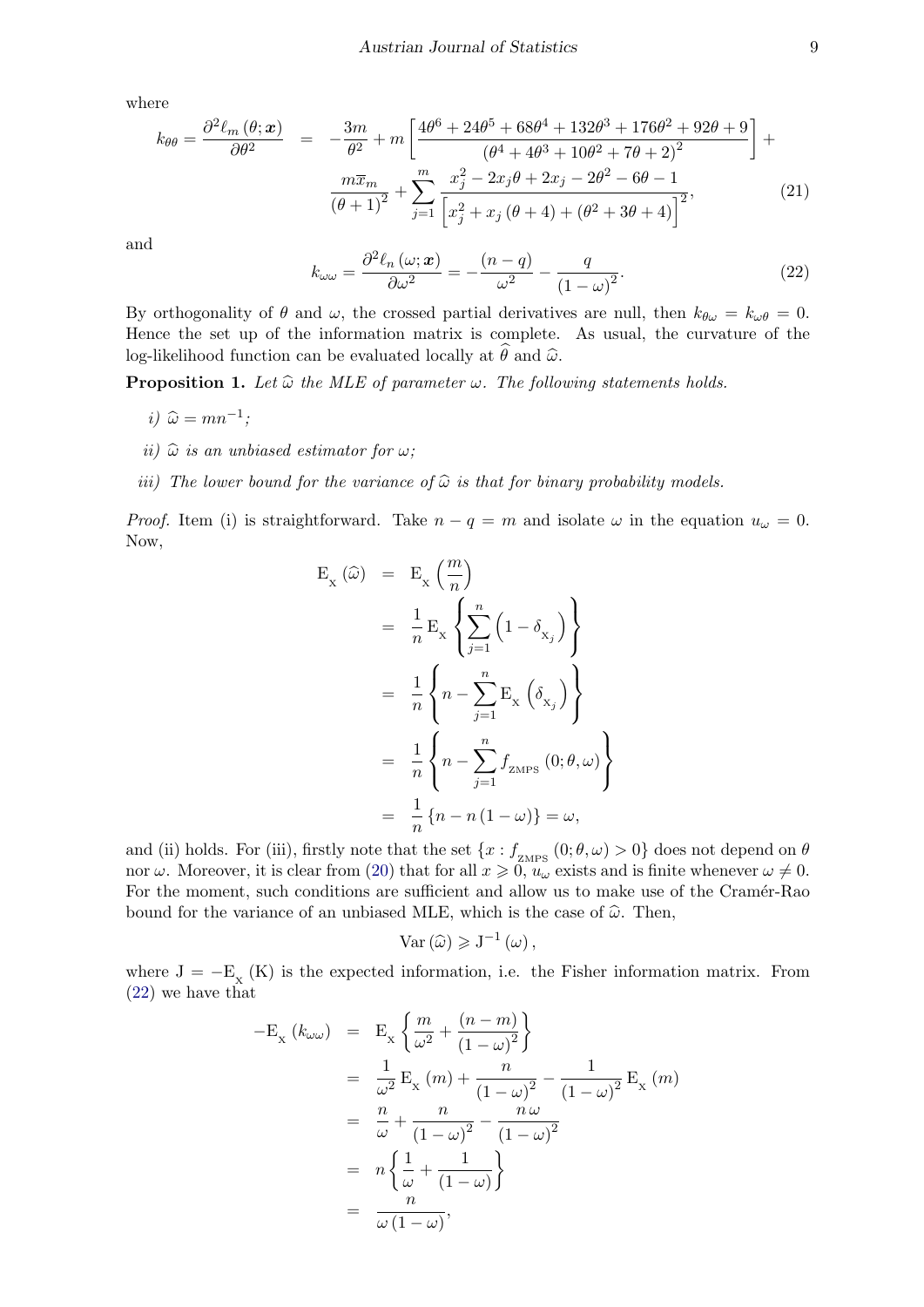and hence,

$$
\text{Var}\left(\widehat{\omega}\right) \geqslant \frac{\omega\left(1-\omega\right)}{n},\tag{23}
$$

which completes the proof. It is straightforward to show that the variance of  $\hat{\omega}$  is exactly  $n^{-1}\omega(1-\omega)$  and therefore, coincides with the Cramér-Rao lower bound.  $n^{-1}\omega(1-\omega)$  and therefore, coincides with the Cramér-Rao lower bound.

There is no closed form for the MLE of  $\theta$ , see [\(19\)](#page-7-1). However, using [\(17\)](#page-7-2) the parameter  $\theta$ can be estimated using standard numeric optimization algorithms such the Newton-Raphson, the Bisection and the Regula-Falsi methods. By the usual maximum likelihood theory, an asymptotic approximation for the variance of  $\hat{\theta}$  can be obtained from  $k_{\theta\theta}^{-1}$ , which evaluated at  $\hat{\theta}$  provides a consistent estimator for such a measure. On the other hand, the variance of  $\hat{\omega}$  can be estimated by its lower bound provided by the previous Proposition which, in fact, corresponds to the exact variance.

As aforementioned, the parameter  $\pi$  is a non-linear function depending on  $\theta$  and  $\omega$ . By the invariance principle, the MLE of  $\pi$  can be obtained as

$$
\hat{\pi} = s(\theta, \omega) = \frac{\hat{\omega}}{1 - f(0; \hat{\theta})}
$$

$$
= \frac{m(\hat{\theta}^2 + \hat{\theta} + 2)(\hat{\theta} + 1)^3}{n(\hat{\theta}^4 + 4\hat{\theta}^3 + 10\hat{\theta}^2 + 7\hat{\theta} + 2)}.
$$

Now, the variance of  $\hat{\pi}$  can be estimated using the delta-method. Since  $\hat{\theta}$  and  $\hat{\omega}$  are orthogonal,  $\text{Cov}\left(\widehat{\theta},\widehat{\omega}\right)=0.$  Hence,

$$
\widehat{\text{Var}}(\widehat{\pi}) \approx \widehat{\text{Var}}(\widehat{\theta}) \left[ \frac{\partial}{\partial \theta} s(\theta, \omega) \right]^2 + \widehat{\text{Var}}(\widehat{\omega}) \left[ \frac{\partial}{\partial \omega} s(\theta, \omega) \right]^2
$$
\n
$$
\approx \frac{m^2}{n^2} \widehat{\text{Var}}(\widehat{\theta}) \frac{\widehat{\theta}^4 (\widehat{\theta} + 1)^4 (\widehat{\theta}^4 + 6\widehat{\theta}^3 + 25\widehat{\theta}^2 + 32\widehat{\theta} + 24)^2}{(\widehat{\theta}^4 + 4\widehat{\theta}^3 + 10\widehat{\theta}^2 + 7\widehat{\theta} + 2)^4} + \frac{mq}{n^3} \frac{(\widehat{\theta}^2 + \widehat{\theta} + 2)^2 (\widehat{\theta} + 1)^6}{(\widehat{\theta}^4 + 4\widehat{\theta}^3 + 10\widehat{\theta}^2 + 7\widehat{\theta} + 2)^2},
$$

being the variance of  $\hat{\theta}$  estimated numerically. The terms inside the brackets are evaluated at the MLEs of  $\theta$  and  $\omega$ . Now, to obtain intervallic estimates, we can use large sample approximations for the 100 (1 –  $\alpha$ ) % two sided confidence intervals (CIs) for the parameters  $\theta$ ,  $\omega$  and  $\pi$  that are given, respectively, by

$$
\widehat{\theta} \pm z_{\alpha/2} \widehat{\text{SE}}\left(\widehat{\theta}\right), \quad \widehat{\omega} \pm z_{\alpha/2} \widehat{\text{SE}}\left(\widehat{\omega}\right) \quad \text{and} \quad \widehat{\pi} \pm z_{\alpha/2} \widehat{\text{SE}}\left(\widehat{\pi}\right),
$$

being  $z_{\alpha}$  the upper  $\alpha^{th}$  percentile of the standard Normal distribution. The standard errors (SEs) are estimated as the squared root of the variance of the MLE of each model parameters. In the following two sections, we presented the results obtained in the simulation study and the application of the proposed model to real datasets. To attain the numerical results, all computations were performed under the R environment [\(R Development Core Team](#page-17-15) [2007\)](#page-17-15).

#### 6. Simulation study

<span id="page-9-0"></span>In this section, we seek to evaluate the frequentist properties of the proposed methodology by performing a simulation study. The simulation process consists in generating  $N = 10,000$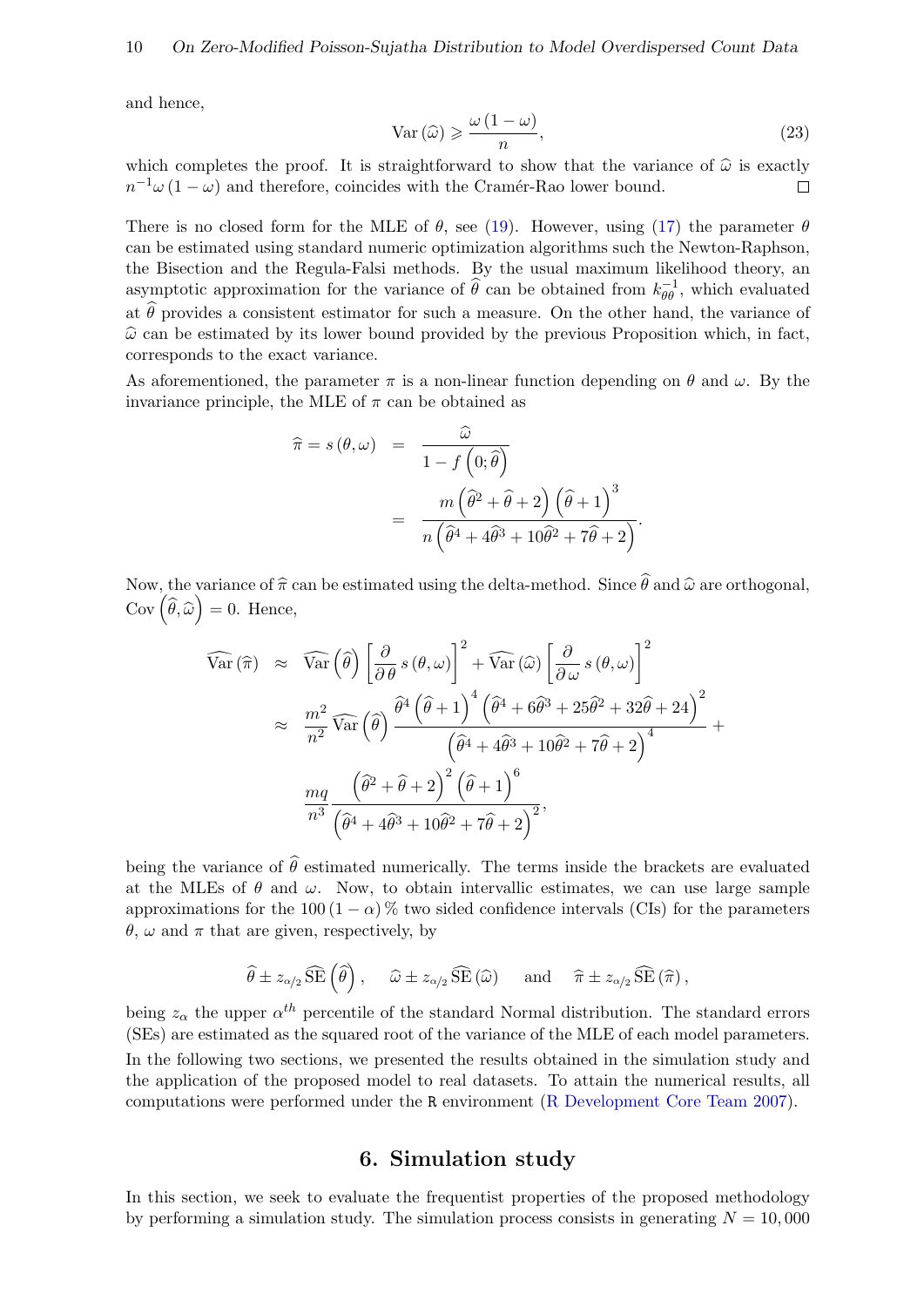Austrian Journal of Statistics 11

pseudo-random samples of sizes  $n = 50, 100, 150$  and 200 of a variable X having ZMPS distribution in its hurdle version. Our procedure is based on the Monte Carlo simulation method to estimate the average bias and the mean squared error of the MLEs of the parameters  $\theta$ and  $\omega$  as well the coverage probability of the asymptotic CIs derived from such estimates. The results obtained for the parameter  $\pi$  are also presented. Assuming  $\phi = \theta, \omega$  or  $\pi$ , the measures computed using the generated samples are given by

$$
\mathcal{B}\left(\widehat{\phi}\right) = \frac{1}{N} \sum_{j=1}^{N} \left(\widehat{\phi}_{j} - \phi\right), \quad \text{MSE}\left(\widehat{\phi}\right) = \frac{1}{N} \sum_{j=1}^{N} \left(\widehat{\phi}_{j} - \phi\right)^{2} \quad \text{and} \quad \text{CP}\left(\phi\right) = \frac{1}{N} \sum_{j=1}^{N} \delta_{A_{j}},
$$

where  $A_j = \left\{ \widehat{\phi}_j - z_{\alpha/2} \widehat{\text{se}} \left( \widehat{\phi} \right) < \phi < \widehat{\phi}_j + z_{\alpha/2} \widehat{\text{se}} \left( \widehat{\phi} \right) \right\}$  and therefore,  $\delta_{A_j}$  assumes 1 whenever the CI obtained from the  $j<sup>th</sup>$  simulation contains the true value  $\phi$ .

The following algorithm can be used to generate a single random variable from a ZMPS distribution. The process to generate a random sample consists to run the algorithm as often as necessary, say  $n$  times. The sequential-search is a black-box type of algorithm and works with any computable probability vector. The main advantage of such procedure is its ease of implementation. More informations on this algorithm can be found at Hörmann, Leydold, [and Derflinger](#page-16-10) [\(2013\)](#page-16-10).

#### Algorithm 1 Sequential-Search

1: procedure  $\text{SEQSEA}(\theta, \omega)$ 2: Generate  $u \sim U(0, 1)$ 3: Set  $x \leftarrow 0$ 4: Set  $p \leftarrow (1 - \omega)$ 5: while  $u > p$  do 6: Set  $x \leftarrow x + 1$ 7: Set  $p \leftarrow p + \omega f_{\text{zTPS}}(x; \theta)$ 8: end while 9: return  $x$ 10: end procedure

Under ZMPS distribution, the expected number of iterations (NI), i.e. the expected number of comparisons in the while condition is given by

$$
\mu_{\text{NI}} = \mu_{\text{ZMPS}} + 1 = \pi \mu + 1
$$
  
= 
$$
\frac{\omega (\theta + 1)^3 (\theta^2 + 2\theta + 6)}{\theta (\theta^4 + 4\theta^3 + 10\theta^2 + 7\theta + 2)} + 1.
$$

To run the simulation, we have established four scenarios in which a single value of  $\theta$  was chosen for each one. The selected values were  $\theta = 0.5, 1.0, 2.0$  and 3.0. Moreover, we consider  $\omega = 0.1, 0.5$  and 0.9 varying in each scenario. On the other hand, since parameter  $\pi$  depends on the values of  $\theta$  and  $\omega$ , its values vary within each scenario and are closer of  $\omega$  for small  $\theta$  and when  $\omega$  approaches to zero. Further, in order to evaluate if the coverage probability of the asymptotic CIs are around the nominal level of 95%, we fix  $\alpha = 0.05$  to compute such measures in the simulation process.

In Table [2,](#page-11-0) the bias and the coverage probability of the MLEs are presented for each parameter involving the ZMPS model. Figures [2](#page-12-1) and [3](#page-13-0) depicts the mean squared error of such estimates. The results shows that both bias and mean squared error tends to zero when the sample size increases. It is noteworthy that the MLE of  $\omega$  is negative biased in some cases. The mean squared error of  $\hat{\omega}$  remains quite small even for small n, which also occurs for  $\hat{\pi}$  the smaller the value of  $\theta$ . The coverage probabilities were found between 93% and 97% in most cases, indicating that the coverage of the 95% asymptotic CIs is relatively accurate. On the other hand, one can note that for small n, the coverage probability of the CIs obtained for  $\omega$  decre-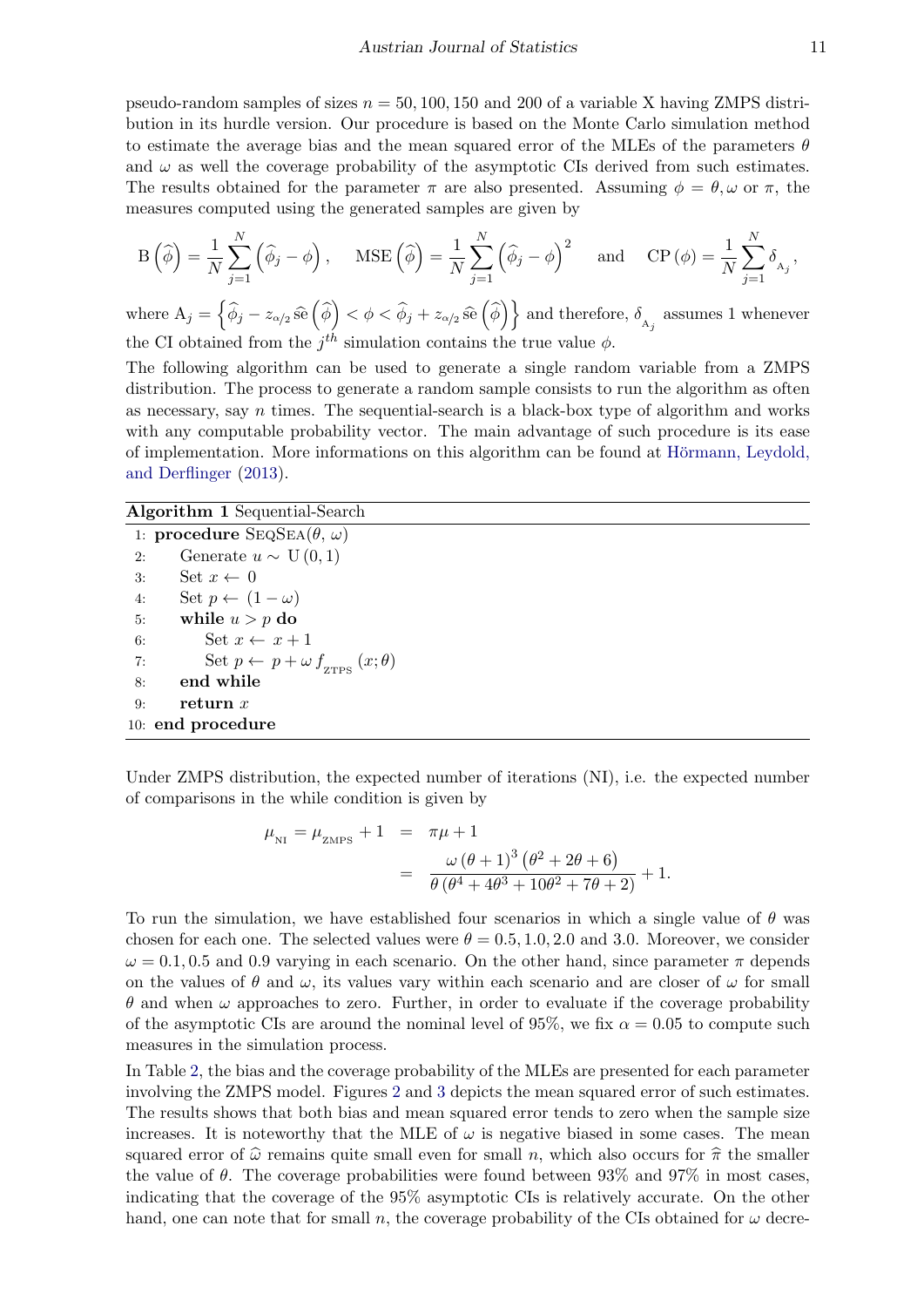<span id="page-11-0"></span>

| Parameter  | Value    | $n=50$      |                      | $n = 100$   |                      | $n=150$     |                      | $n=200$      |          |
|------------|----------|-------------|----------------------|-------------|----------------------|-------------|----------------------|--------------|----------|
|            |          | <b>Bias</b> | $\rm CP$             | <b>Bias</b> | $\mathbf{CP}$        | <b>Bias</b> | $\rm CP$             | <b>Bias</b>  | $\bf CP$ |
| Scenario 1 |          |             |                      |             |                      |             |                      |              |          |
| $\theta$   | 0.50     | 0.0897      | 95.47                | 0.0371      | 95.29                | 0.0237      | 95.47                | 0.0173       | 95.39    |
| $\omega$   | 0.10     | 0.0014      | 89.02                | 0.0003      | $93.20\,$            | $-0.0001$   | 92.74                | 0.0001       | 92.56    |
| $\pi$      | 0.11     | 0.0057      | 93.91                | 0.0021      | 95.47                | 0.0011      | 95.45                | 0.0008       | 95.48    |
| $\theta$   | 0.50     | 0.0104      | 94.97                | 0.0054      | 94.94                | 0.0040      | 94.97                | 0.0035       | 94.87    |
| $\omega$   | 0.50     | $-0.0008$   | 93.29                | 0.0001      | 94.20                | $-0.0006$   | 94.35                | $-0.0004$    | 94.43    |
| $\pi$      | 0.54     | 0.0020      | 93.64                | 0.0015      | $97.08\,$            | 0.0003      | 97.25                | 0.0004       | 97.45    |
| $\theta$   | 0.50     | 0.0060      | 94.85                | 0.0032      | 94.87                | 0.0028      | 94.90                | 0.0023       | 94.72    |
| $\omega$   | 0.90     | $-0.0001$   | 86.92                | $-0.0002$   | 93.09                | $-0.0001$   | 92.34                | $-0.0002$    | 92.67    |
| $\pi$      | 0.98     | 0.0027      | 99.75                | 0.0013      | 99.66                | 0.0010      | 99.72                | 0.0007       | 99.74    |
|            |          |             |                      | Scenario 2  |                      |             |                      |              |          |
| $\theta$   | 1.00     | 0.2274      | 94.78                | 0.1156      | 95.34                | 0.0701      | 95.62                | 0.0490       | 95.68    |
| $\omega$   | 0.10     | 0.0025      | 89.96                | 0.0004      | $\bf{93.25}$         | 0.0001      | 92.80                | $-0.0001$    | 92.48    |
| $\pi$      | 0.13     | 0.0207      | 96.62                | 0.0088      | 97.20                | 0.0051      | 97.71                | 0.0035       | 97.85    |
| $\theta$   | 1.00     | 0.0299      | 95.21                | 0.0146      | 94.92                | 0.0101      | 95.24                | 0.0080       | 95.01    |
| $\omega$   | 0.50     | $-0.0006$   | 93.34                | 0.0001      | 94.23                | $-0.0004$   | 94.31                | $-0.0003$    | 94.35    |
| $\pi$      | $0.67\,$ | 0.0112      | $99.09\,$            | 0.0059      | 99.53                | 0.0034      | 99.56                | 0.0027       | 99.65    |
| $\theta$   | 1.00     | 0.0160      | 95.05                | 0.0075      | 95.01                | 0.0060      | 94.92                | 0.0047       | 94.82    |
| $\omega$   | 0.90     | $-0.0002$   | 86.97                | $-0.0001$   | 93.10                | $-0.0001$   | 92.36                | $-0.0002$    | 92.68    |
| $\pi$      | 1.20     | 0.0113      | 99.97                | 0.0053      | 99.97                | 0.0041      | 99.97                | 0.0030       | 99.99    |
|            |          |             |                      | Scenario 3  |                      |             |                      |              |          |
| $\theta$   | 2.00     | 0.4278      | $\boldsymbol{93.33}$ | 0.4225      | 94.36                | 0.2783      | 95.06                | 0.1806       | 95.21    |
| $\omega$   | 0.10     | 0.0053      | 91.71                | 0.0006      | 93.50                | 0.0001      | 92.87                | 0.0001       | 92.55    |
| $\pi$      | 0.21     | 0.0597      | 96.46                | 0.0394      | 98.12                | 0.0252      | 98.98                | 0.0162       | 99.25    |
| $\theta$   | 2.00     | 0.1179      | 95.01                | 0.0551      | 95.12                | 0.0372      | $\boldsymbol{95.28}$ | 0.0289       | 95.26    |
| $\omega$   | 0.50     | $-0.0007$   | 93.29                | 0.0001      | 94.22                | $-0.0004$   | 94.33                | $-0.0003$    | 94.35    |
| $\pi$      | 1.04     | 0.0550      | 99.67                | 0.0265      | 99.91                | 0.0169      | 99.94                | $\,0.0132\,$ | 99.95    |
| $\theta$   | 2.00     | 0.0621      | 95.68                | 0.0287      | 95.20                | 0.0215      | 94.24                | 0.0169       | 95.06    |
| $\omega$   | 0.90     | $-0.0002$   | 86.98                | $-0.0001$   | 93.10                | $-0.0001$   | 92.36                | $-0.0002$    | 92.68    |
| $\pi$      | 1.87     | 0.0536      | 99.99                | 0.0247      | 99.99                | 0.0183      | $99.99\,$            | 0.0140       | 99.99    |
|            |          |             |                      | Scenario 4  |                      |             |                      |              |          |
| $\theta$   | 3.00     | 0.3821      | 91.24                | 0.7463      | $\boldsymbol{93.52}$ | 0.6301      | 94.31                | 0.4740       | 94.66    |
| $\omega$   | 0.10     | 0.0078      | 92.69                | 0.0013      | 93.99                | 0.0003      | 92.97                | 0.0001       | 92.70    |
| $\pi$      | 0.30     | 0.0832      | 96.70                | 0.0796      | 98.51                | 0.0620      | $99.22\,$            | 0.0453       | 99.46    |
| $\theta$   | 3.00     | 0.3197      | 94.38                | 0.1425      | 95.06                | 0.0914      | 95.67                | 0.0690       | 95.21    |
| $\omega$   | 0.50     | $-0.0007$   | 93.25                | 0.0001      | 94.22                | $-0.0004$   | 94.32                | $-0.0003$    | 94.38    |
| $\pi$      | 1.48     | 0.1552      | 99.86                | 0.0707      | 99.97                | 0.0443      | 99.99                | 0.0335       | 99.99    |
| $\theta$   | 3.00     | 0.1436      | $95.05\,$            | 0.0629      | 94.99                | 0.0451      | 95.14                | 0.0333       | 94.94    |
| $\omega$   | 0.90     | $-0.0002$   | 86.93                | $-0.0002$   | 93.07                | $-0.0001$   | 92.38                | $-0.0002$    | 92.69    |
| $\pi$      | $2.67\,$ | 0.1289      | 99.99                | 0.0567      | 99.99                | 0.0405      | 99.99                | 0.0297       | 99.99    |

Table 2: Estimated bias of the MLEs and coverage probability of the CIs.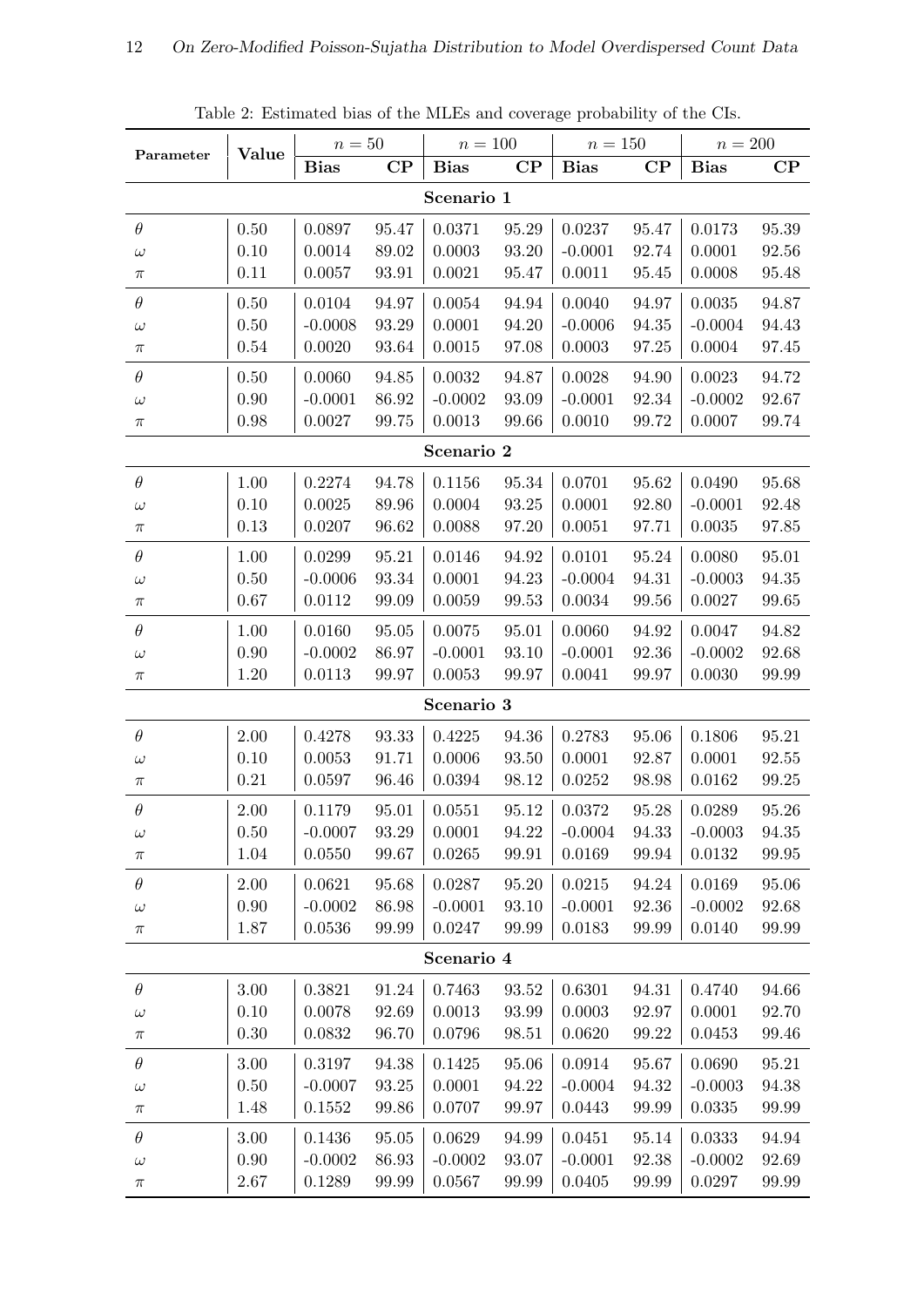

Figure 2: Estimated mean squared error of the MLEs (scenarios 1 and 2).

ases at  $\approx 89\%$  when its true value is close to boundaries of the parametric space. The last relevant result is that the coverageprobability of the CIs obtained for  $\pi$  increases as the values of  $\theta$  and  $\omega$  increases, attaining values greater than 99% in the last cases of the third and fourth scenarios.

### <span id="page-12-1"></span>7. Application to real data

<span id="page-12-0"></span>In this section, the ZMPS distribution is considered as an attempt to adequately model four datasets from biological science field. The goodness of fit of the proposed model is compared with those accessed by the P, the PS and the ZMP distributions. The first dataset is due to [Beall](#page-16-11) [\(1940\)](#page-16-11). The response is the number of *Pyrausta nubilalis* observed in small unit areas of a field in 1937. The second one refers to the number of chromatid aberrations observed on chemically induced chromosome aberrations in cultures of human leukocytes [\(Loeschcke and](#page-17-16) Köhler [1976\)](#page-17-16). The third and fourth datasets relates to the number of mammalian cytogenetic dosimetry lesions induced in rabbits by *lymphoblast streptonigrin* at the exposure of 60 mg/kg and 90 mg/kg, respectively. A broader description of the last three datasets is provided by [Shanker and Fesshaye](#page-17-10) [\(2016a\)](#page-17-10).

Table [3](#page-13-1) presents some descriptive statistics. The last column shows the observed proportion of zeros (PZ) in each dataset. One can note that more than 50% of the observations are zero-valued in all samples. Also, the initial analysis highlights the presence of overdispersion (see the index of dispersion), justifying the choice of the ZMPS model to describe such data.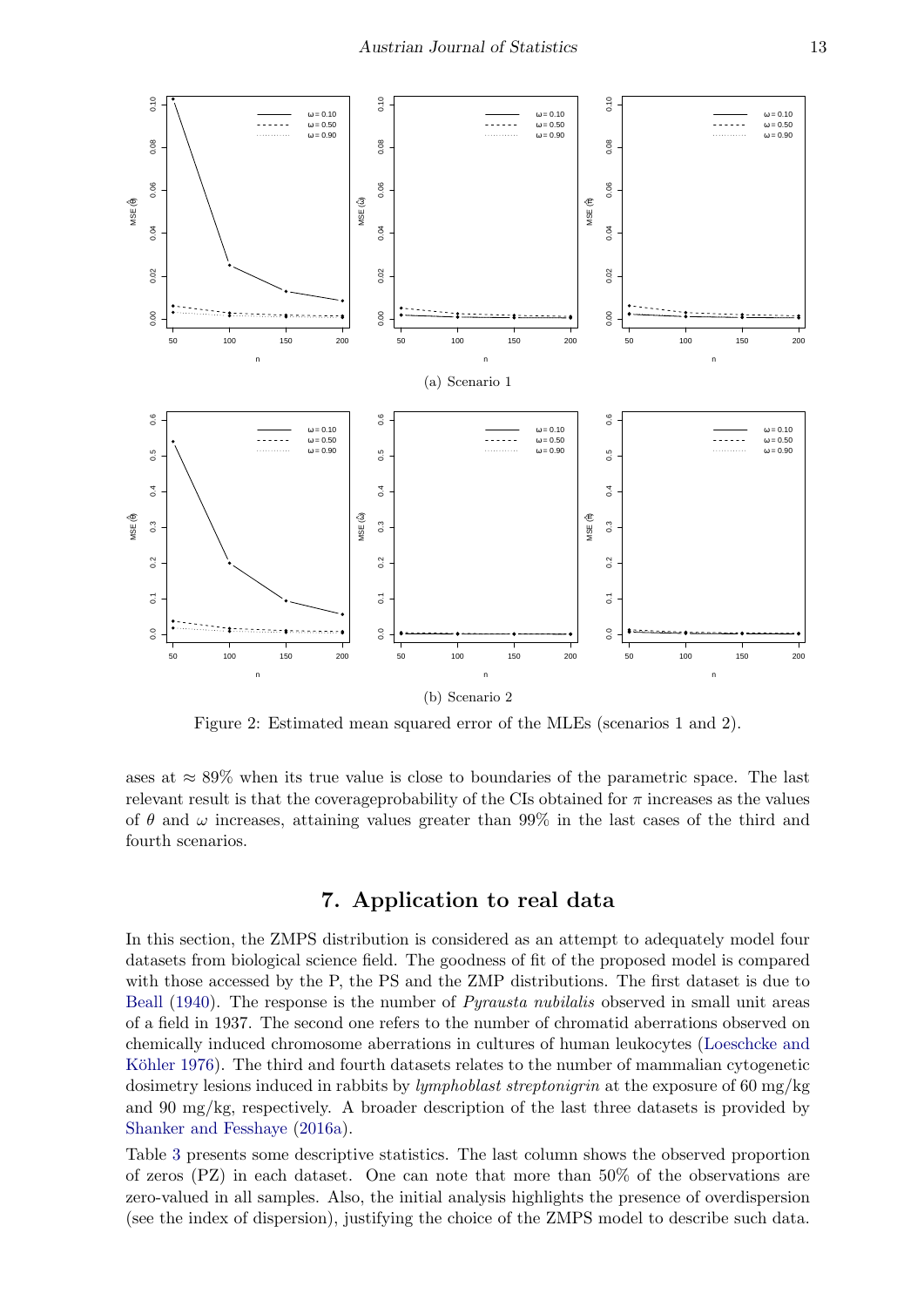

<span id="page-13-0"></span>Figure 3: Estimated mean squared error of the MLEs (scenarios 3 and 4).

In Table [4](#page-14-0) we present the frequency distribution of each sample. The expected frequencies was obtained using the estimated probabilities considering the MLEs of the parameters  $\theta$  and  $\pi$ . Frequencies in bold relate to those one closer to the real values. The results show that the expected frequencies provided by the ZMPS model are the closest in most cases.

<span id="page-13-1"></span>

| Label     | Variable                                            | $\boldsymbol{n}$ | Mean   | Variance | ID $(\%)$ | PZ     |
|-----------|-----------------------------------------------------|------------------|--------|----------|-----------|--------|
| Dataset 1 | Number of<br>Pyrausta nublilalis                    | 56               | 0.7500 | 1.3182   | 175.76    | 0.5893 |
| Dataset 2 | Number of<br>Chromatid aberrations                  | 400              | 0.5475 | 1.1256   | 205.58    | 0.6700 |
| Dataset 3 | Number of mammalian<br>cytogenetic lesions $(E-60)$ | 601              | 0.4742 | 0.7398   | 156.00    | 0.6872 |
| Dataset 4 | Number of mammalian<br>cytogenetic lesions $(E-90)$ | 300              | 0.8533 | 1.3697   | 160.51    | 0.5167 |

Table 3: Variables and descriptive statistics for each dataset.

The MLEs, the SEs and the 95% asymptotic CIs for the parameter  $\theta$  of each fitted model are presented in Table [5.](#page-15-1) The model selection was performed using the Akaike information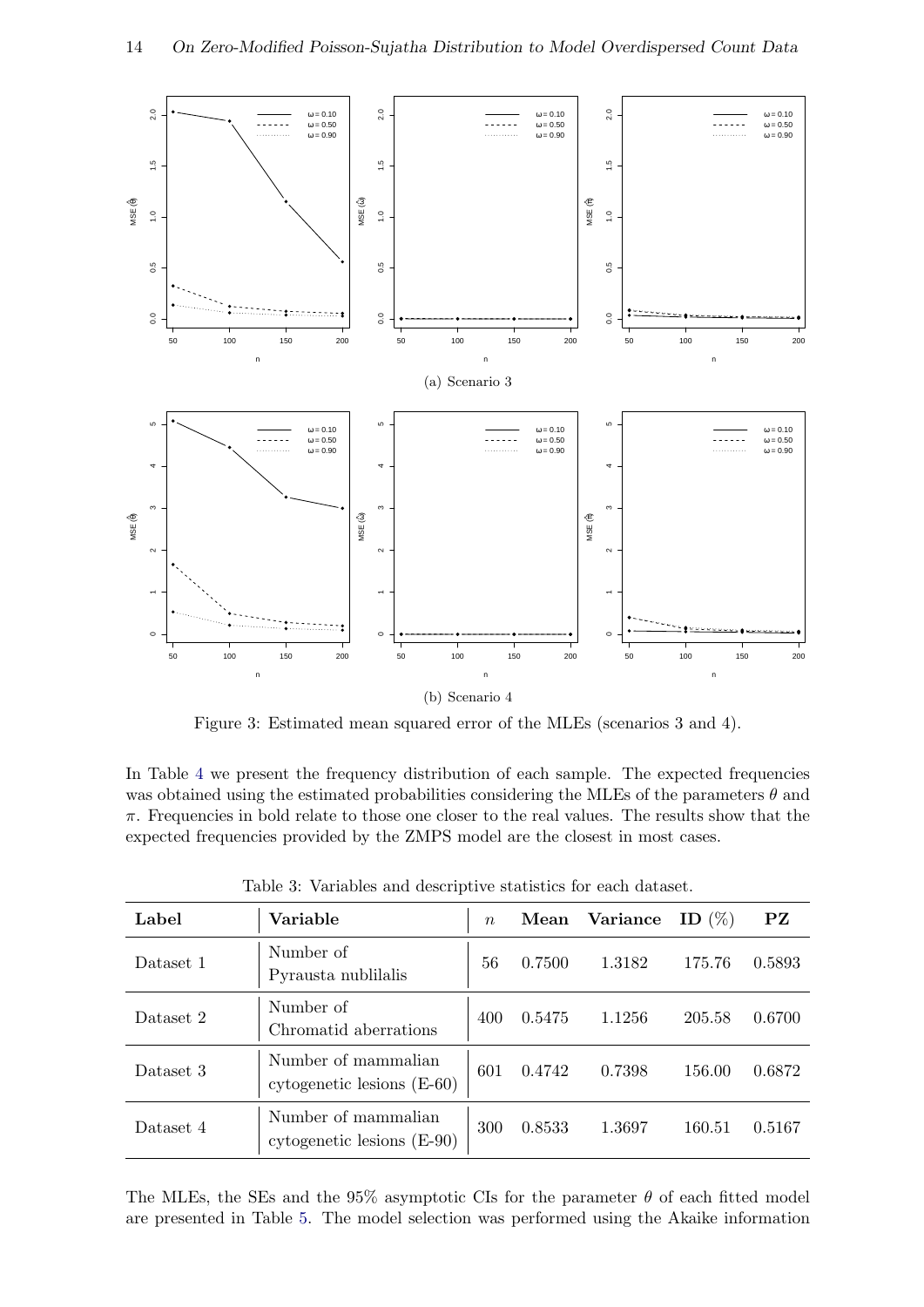<span id="page-14-0"></span>

|                  | Observed         | <b>Expected Frequency</b> |               |            |             |  |  |  |  |  |
|------------------|------------------|---------------------------|---------------|------------|-------------|--|--|--|--|--|
| Counts           | Frequency        | ${\bf P}$                 | $\mathbf{PS}$ | ZMP        | <b>ZMPS</b> |  |  |  |  |  |
| Dataset 1        |                  |                           |               |            |             |  |  |  |  |  |
| $\theta$         | 33               | 26.45                     | 31.47         | 33.00      | 33.00       |  |  |  |  |  |
| $\mathbf{1}$     | 12               | 19.84                     | 14.17         | 10.83      | 12.30       |  |  |  |  |  |
| $\sqrt{2}$       | $\,6$            | 7.44                      | 6.13          | 7.34       | 5.91        |  |  |  |  |  |
| 3                | $\sqrt{3}$       | 1.86                      | 2.55          | 3.32       | 2.71        |  |  |  |  |  |
| $\overline{4}$   | $\mathbf{1}$     | 0.35                      | 1.03          | 1.12       | 1.20        |  |  |  |  |  |
| $\overline{5}$   | $\mathbf{1}$     | 0.05                      | 0.40          | $0.30\,$   | 0.52        |  |  |  |  |  |
| Dataset 2        |                  |                           |               |            |             |  |  |  |  |  |
| $\boldsymbol{0}$ | 268              | 231.36                    | 257.61        | 268.00     | 268.00      |  |  |  |  |  |
| $\mathbf{1}$     | 87               | 126.67                    | 92.98         | 71.81      | 79.05       |  |  |  |  |  |
| $\overline{2}$   | 26               | 34.68                     | 32.71         | 40.04      | 32.38       |  |  |  |  |  |
| 3                | $\boldsymbol{9}$ | 6.33                      | 11.19         | 14.88      | 12.80       |  |  |  |  |  |
| $\overline{4}$   | $\overline{4}$   | 0.87                      | 3.73          | 4.15       | 4.90        |  |  |  |  |  |
| $\overline{5}$   | $\sqrt{2}$       | 0.09                      | 1.22          | 0.93       | 1.83        |  |  |  |  |  |
| $\,6$            | $\mathbf{1}$     | 0.01                      | 0.39          | 0.17       | 0.67        |  |  |  |  |  |
| $\overline{7}$   | $\boldsymbol{3}$ | 0.00                      | 0.12          | $0.03\,$   | 0.24        |  |  |  |  |  |
|                  |                  |                           | Dataset 3     |            |             |  |  |  |  |  |
| $\theta$         | 413              | 374.05                    | 406.13        | 413.00     | 413.00      |  |  |  |  |  |
| $\mathbf{1}$     | 124              | 177.38                    | 132.99        | $115.99\,$ | 123.26      |  |  |  |  |  |
| $\sqrt{2}$       | 42               | 42.06                     | 42.67         | 52.14      | 43.02       |  |  |  |  |  |
| 3                | 15               | 6.65                      | 13.37         | 15.62      | 14.61       |  |  |  |  |  |
| $\overline{4}$   | $\bf 5$          | 0.79                      | 4.10          | 3.51       | 4.83        |  |  |  |  |  |
| $\bf 5$          | $\boldsymbol{0}$ | 0.07                      | 1.23          | 0.63       | 1.56        |  |  |  |  |  |
| $\,6$            | $\overline{2}$   | 0.01                      | 0.36          | 0.09       | 0.50        |  |  |  |  |  |
| Dataset 4        |                  |                           |               |            |             |  |  |  |  |  |
| $\boldsymbol{0}$ | 155              | 127.80                    | 157.53        | 155.00     | 155.00      |  |  |  |  |  |
| 1                | 83               | 109.05                    | 77.56         | 71.93      | 80.64       |  |  |  |  |  |
| $\sqrt{2}$       | 33               | 46.53                     | 36.42         | $45.66\,$  | 36.81       |  |  |  |  |  |
| 3                | 14               | 13.24                     | 16.37         | 19.32      | 16.11       |  |  |  |  |  |
| $\overline{4}$   | 11               | 2.82                      | 7.10          | 6.13       | 6.81        |  |  |  |  |  |
| $\bf 5$          | $\sqrt{3}$       | 0.48                      | 2.99          | 1.56       | 2.79        |  |  |  |  |  |
| $\,6\,$          | $\mathbf{1}$     | 0.07                      | 1.23          | 0.33       | 1.12        |  |  |  |  |  |

Table 4: Observed and expected frequencies from each fitted model.

criterion with correction for finite samples (AICc) and the Bayesian information criterion (BIC). The goodness of fit was evaluated by the  $\chi^2$  statistic. It is noteworthy that the smaller AICc's are provided by the ZMPS model. On the other hand, in some cases the PS distribution presents similar fit when compared with its zero-modified version, as can be seen by that obtained from Dataset 4. In fact, there exist evidences that the proposed model adheres better to the considered datasets and hence, can be considered as a suitable option to model zero inflated/deflated count data in the presence of overdispersion.

The summary for the parameters  $\omega$  and  $\pi$  can be found at Table [6.](#page-15-2) Under the ZMPS model, the inference about the parameter  $\pi$  allow us to identify that may exists an evidence that the first three datasets are zero-inflated while the last one may be classified as zero-deflated. By the 95% CIs obtained for the parameter  $\pi$ , we can also conclude that the PS distribution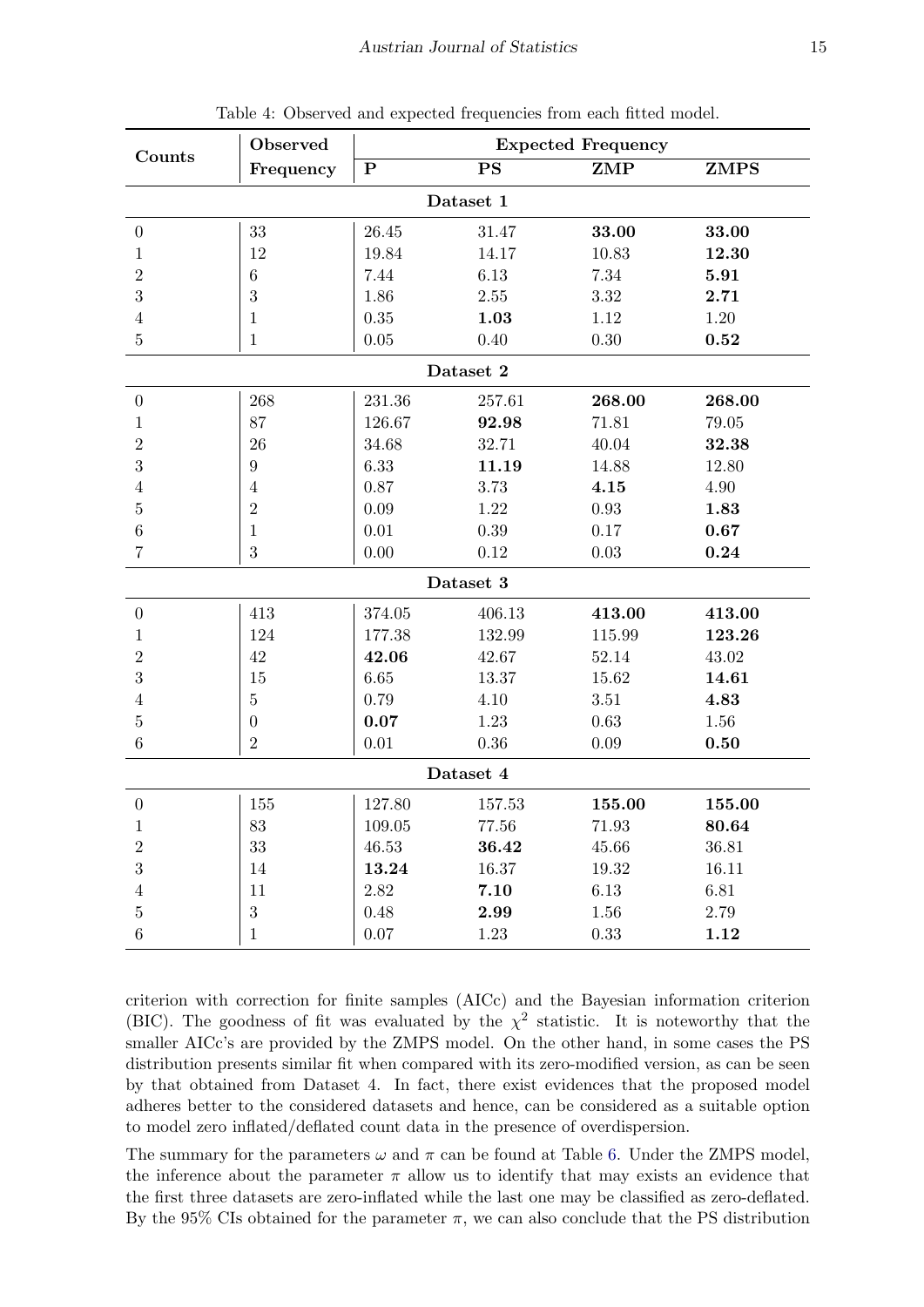<span id="page-15-1"></span>

| Dataset        | Model          | $\widehat{\theta}$ | $SE(\widehat{\theta})$ | Lower  | 95% CI<br>Upper | $AIC_c$ | <b>BIC</b> | $\chi^2$ |
|----------------|----------------|--------------------|------------------------|--------|-----------------|---------|------------|----------|
|                | $\overline{P}$ | 0.7500             | 0.1157                 | 0.5232 | 0.9769          | 145.24  | 147.19     | 24.08    |
|                | <b>PS</b>      | 2.2415             | 0.3167                 | 1.6208 | 2.8622          | 136.03  | 137.98     | 1.38     |
| $\mathbf{1}$   | ZMP            | 1.3551             | 0.4196                 | 0.5327 | 2.1776          | 62.31   | 66.14      | 2.00     |
|                | <b>ZMPS</b>    | 1.9779             | 0.4516                 | 1.0929 | 2.8630          | 61.88   | 65.71      | 0.53     |
|                | $\mathbf{P}$   | 0.5475             | 0.0370                 | 0.4750 | 0.6200          | 881.04  | 885.02     | 13473.41 |
| $\overline{2}$ | <b>PS</b>      | 2.8291             | 0.1707                 | 2.4945 | 3.1637          | 809.33  | 813.32     | 71.88    |
|                | ZMP            | 1.1151             | 0.2388                 | 0.6471 | 1.5831          | 322.99  | 330.94     | 338.30   |
|                | <b>ZMPS</b>    | 2.3863             | 0.2476                 | 1.9009 | 2.8717          | 300.23  | 308.18     | 35.41    |
|                | $\overline{P}$ | 0.4742             | 0.0281                 | 0.4191 | 0.5292          | 1167.36 | 1171.75    | 726.48   |
| 3              | PS             | 3.1258             | 0.1640                 | 2.8043 | 3.4472          | 1115.68 | 1120.07    | 9.76     |
|                | ZMP            | 0.8990             | 0.2731                 | 0.3637 | 1.4344          | 376.34  | 385.12     | 42.19    |
|                | <b>ZMPS</b>    | 2.8538             | 0.2722                 | 2.3204 | 3.3874          | 369.61  | 378.38     | 6.16     |
| $\overline{4}$ | $\overline{P}$ | 0.8533             | 0.0533                 | 0.7488 | 0.9579          | 802.94  | 806.63     | 65.49    |
|                | <b>PS</b>      | 2.0342             | 0.1183                 | 1.8023 | 2.2658          | 767.89  | 771.58     | 3.27     |
|                | ZMP            | 1.2694             | 0.1853                 | 0.9063 | 1.6325          | 362.08  | 369.45     | 13.25    |
|                | <b>ZMPS</b>    | 2.1041             | 0.1966                 | 1.7187 | 2.4894          | 354.15  | 361.51     | 3.35     |

Table 5: Summary for the parameter  $\theta$  and comparison criteria.

Table 6: Summary for the parameters  $\omega$  and  $\pi$  under ZMP and ZMPS models.

<span id="page-15-2"></span>

| Dataset        | Model                     | $\widehat{\omega}$ | $SE(\widehat{\omega})$ | 95% CI |       | $\widehat{\pi}$ | $SE(\hat{\pi})$ | 95% CI         |                |
|----------------|---------------------------|--------------------|------------------------|--------|-------|-----------------|-----------------|----------------|----------------|
|                |                           |                    |                        | Lower  | Upper |                 |                 | Lower          | Upper          |
| 1              | <b>ZMP</b><br><b>ZMPS</b> | 0.411              | 0.066                  | 0.282  | 0.540 | 0.554<br>0.846  | 0.161<br>0.206  | 0.237<br>0.442 | 0.870<br>1.249 |
| $\overline{2}$ | ZMP<br><b>ZMPS</b>        | 0.330              | 0.024                  | 0.284  | 0.376 | 0.491<br>0.795  | 0.061<br>0.092  | 0.371<br>0.616 | 0.611<br>0.975 |
| 3              | ZMP<br><b>ZMPS</b>        | 0.313              | 0.019                  | 0.276  | 0.350 | 0.528<br>0.886  | 0.055<br>0.095  | 0.421<br>0.700 | 0.634<br>1.072 |
| $\overline{4}$ | ZMP<br><b>ZMPS</b>        | 0.483              | 0.029                  | 0.427  | 0.540 | 0.672<br>1.046  | 0.076<br>0.102  | 0.523<br>0.846 | 0.821<br>1.247 |

may be a reasonable choice to model the last two datasets, since the provided CIs contains the value 1. However, in the cases where exist evidence of zero modification, zero-modified models remain preferred.

## 8. Concluding remarks

<span id="page-15-0"></span>In this paper, the ZMPS distribution was introduced as an alternative to model overdispersed count data having inflation or deflation of zeros. We discuss some of its mathematical properties as the expected value, the variance and the coefficients of variation, skewness and kurtosis. Moreover, using the hurdle version of the proposed model we derive the log-likelihood function, the score function, the information matrix and present some properties concerning the MLEs of the model parameters. Also, we performed a simulation study where the bias and the mean squared error of the MLEs as well the coverage probability of the asymptotic CIs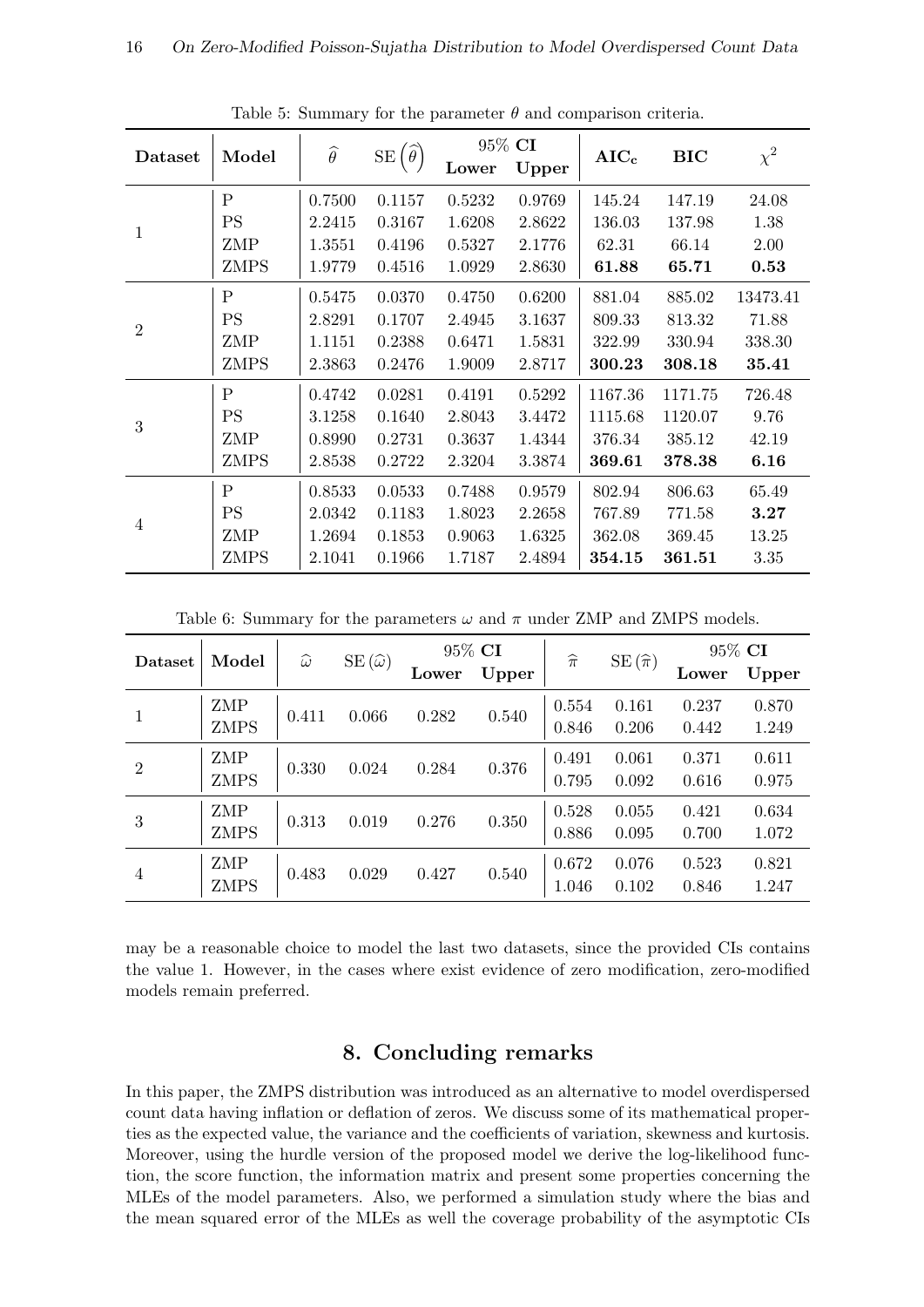were computed and indicated the suitability of the considered methodology. The usefulness of the proposed distribution was evaluated by fitting it to four datasets obtained from biological science field with characteristics of overdispersion and zero modification. The model selection was performed using the AICc and the BIC criteria. The goodness of fit was accessed by the  $\chi^2$  statistic. The provided results demonstrate the superiority of the proposed model over the P, the PS and the ZMP distributions, confirming its applicability to model overdispersed and zero-modified count data.

#### Acknowledgements

We would like to thank the associate editor and the anonymous reviewers for their insightful suggestions to improve the manuscript. In addition, the first two authors would like to thank the Federal Technology University of Paraná for the financial support during this research.

## References

- <span id="page-16-7"></span>Angers JF, Biswas A (2003). "A Bayesian Analysis of Zero–Inflated Generalized Poisson Model." Computational Statistics  $\mathcal B$  Data Analysis, 42(1), 37-46.
- <span id="page-16-3"></span>Bahn GD, Massenburg R (2008). "Deal with Excess Zeros in the Discrete Dependent Variable, the Number of Homicide in Chicago Census Tract." In Joint Statistical Meetings of the American Statistical Association, pp. 3905–12.
- <span id="page-16-11"></span>Beall G (1940). "The Fit and Significance of Contagious Distributions When Applied to Observations on Larval Insects." Ecology, 21(4), 460–474.
- <span id="page-16-6"></span>Beuf KD, Schrijver JD, Thas O, Criekinge WV, Irizarry RA, Clement L (2012). "Improved Base–Calling and Quality Scores for 454 Sequencing Based on a Hurdle Poisson Model." BMC bioinformatics, 13(1), 303.
- <span id="page-16-1"></span>Bohara AK, Krieg RG (1996). "A Zero–Inflated Poisson Model of Migration Frequency." International Regional Science Review, 19(3), 211–222.
- <span id="page-16-0"></span>Cancho VG, Louzada-Neto F, Barriga GDC (2011). "The Poisson–Exponential Lifetime Distribution." Computational Statistics & Data Analysis,  $55(1)$ , 677–686.
- <span id="page-16-8"></span>Conceição KS, Andrade MG, Louzada F (2013). "Zero-Modified Poisson Model: Bayesian Approach, Influence Diagnostics, and an Application to a Brazilian Leptospirosis Notification Data." *Biometrical Journal*, **55**(5), 661–678.
- <span id="page-16-9"></span>Dietz E, Böhning D (2000). "On Estimation of the Poisson Parameter in Zero–Modified Poisson Models." Computational Statistics & Data Analysis,  $34(4)$ ,  $441-459$ .
- <span id="page-16-2"></span>Gurmu S, Trivedi PK (1996). "Excess Zeros in Count Models for Recreational Trips." Journal of Business & Economic Statistics,  $14(4)$ ,  $469-477$ .
- <span id="page-16-4"></span>Heilbron DC, Gibson DR (1990). "Shared Needle Use and Health Beliefs Concerning AIDS: Regression Modeling of Zero–Heavy Count Data. Poster Session." In Proceedings of the Sixth International Conference on AIDS, San Francisco, CA.
- <span id="page-16-10"></span>Hörmann W, Leydold J, Derflinger G (2013). Automatic Nonuniform Random Variate Generation. Springer Science & Business Media.
- <span id="page-16-5"></span>Hu MC, Pavlicova M, Nunes EV (2011). "Zero–Inflated and Hurdle Models of Count Data with Extra Zeros: Examples from an HIV-Risk Reduction Intervention Trial." The American journal of drug and alcohol abuse,  $37(5)$ ,  $367-375$ .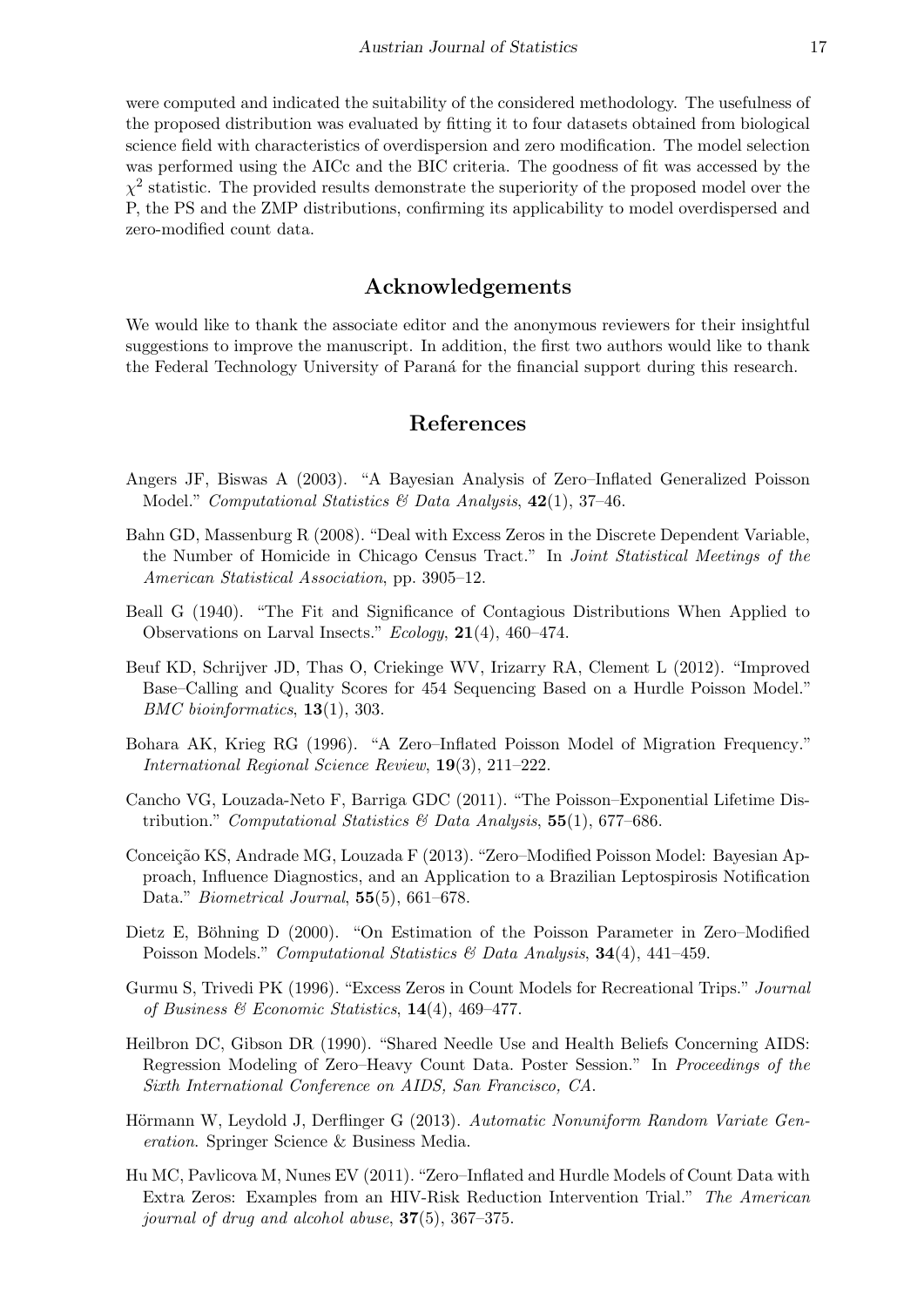- <span id="page-17-4"></span>Lambert D (1992). "Zero–Inflated Poisson Regression, with an Application to Defects in Manufacturing." Technometrics, **34**(1), 1–14.
- <span id="page-17-16"></span>Loeschcke V, Köhler W (1976). "Deterministic and Stochastic Models of the Negative Binomial Distribution and the Analysis of Chromosomal Aberrations in Human Leukocytes." Biometrische Zeitschrift, 18(6), 427–451.
- <span id="page-17-6"></span>McDowell A (2003). "From the Help Desk: Hurdle Models." The Stata Journal, 3(2), 178–184.
- <span id="page-17-3"></span>Mullahy J (1986). "Specification and Testing of Some Modified Count Data Models." Journal of Econometrics, 33(3), 341–365.
- <span id="page-17-15"></span>R Development Core Team (2007). R: A Language and Environment for Statistical Computing. R Foundation for Statistical Computing, Vienna, Austria. ISBN 3-900051-07-0, URL <http://www.R-project.org>.
- <span id="page-17-7"></span>Ridout M, Demétrio CGB, Hinde J (1998). "Models for Count Data with Many Zeros." In Proceedings of the XIXth international biometric conference, volume 19, pp. 179–192.
- <span id="page-17-14"></span>Saffar SE, Adnan R, Greene W (2012). "Parameter Estimation on Hurdle Poisson Regression Model with Censored Data." Jurnal Teknologi, 57(1), 189–198.
- <span id="page-17-0"></span>Sankaran M (1970). "The Discrete Poisson–Lindley Distribution." Biometrics, 26(1), 145–149.
- <span id="page-17-2"></span>Shanker R (2016a). "The Discrete Poisson–Shanker Distribution." Jacobs Journal of Biostatistics, 1(1), 005.
- <span id="page-17-8"></span>Shanker R (2016b). "Sujatha Distribution and Its Applications." Statistics in Transition–New series, 17(3), 1–20.
- <span id="page-17-9"></span>Shanker R (2016c). "The Discrete Poisson–Sujatha Distribution." International Journal of Probability and Statistics, 5(1), 1–9.
- <span id="page-17-10"></span>Shanker R, Fesshaye H (2016a). "On Poisson–Sujatha Distribution and Its Applications to Model Count Data from Biological Sciences." Biometrics & Biostatistics International *Journal*,  $3(4)$ ,  $1-7$ .
- <span id="page-17-11"></span>Shanker R, Fesshaye H (2016b). "Size–Biased Poisson–Sujatha Distribution with Applications." American Journal of Mathematics and Statistics,  $6(4)$ , 145–154.
- <span id="page-17-12"></span>Shanker R, Fesshaye H (2016c). "Zero–Truncated Poisson–Sujatha Distribution with Applications." Journal of Ethiopian Statistical Association, 24, 55–63.
- <span id="page-17-13"></span>Shanker R, Fesshaye H (2016d). "On Zero–Truncation of Poisson, Poisson–Lindley and Poisson–Sujatha Distributions and Their Applications." Biometrics & Biostatistics International Journal,  $3(5)$ , 1–13.
- <span id="page-17-1"></span>Zamani H, Ismail N (2010). "Negative Binomial–Lindley Distribution and Its Application." Journal of Mathematics and Statistics,  $6(1)$ , 4–9.
- <span id="page-17-5"></span>Zorn CJW (1996). "Evaluating Zero–Inflated and Hurdle Poisson Specifications." Midwest Political Science Association, 18(20), 1–16.